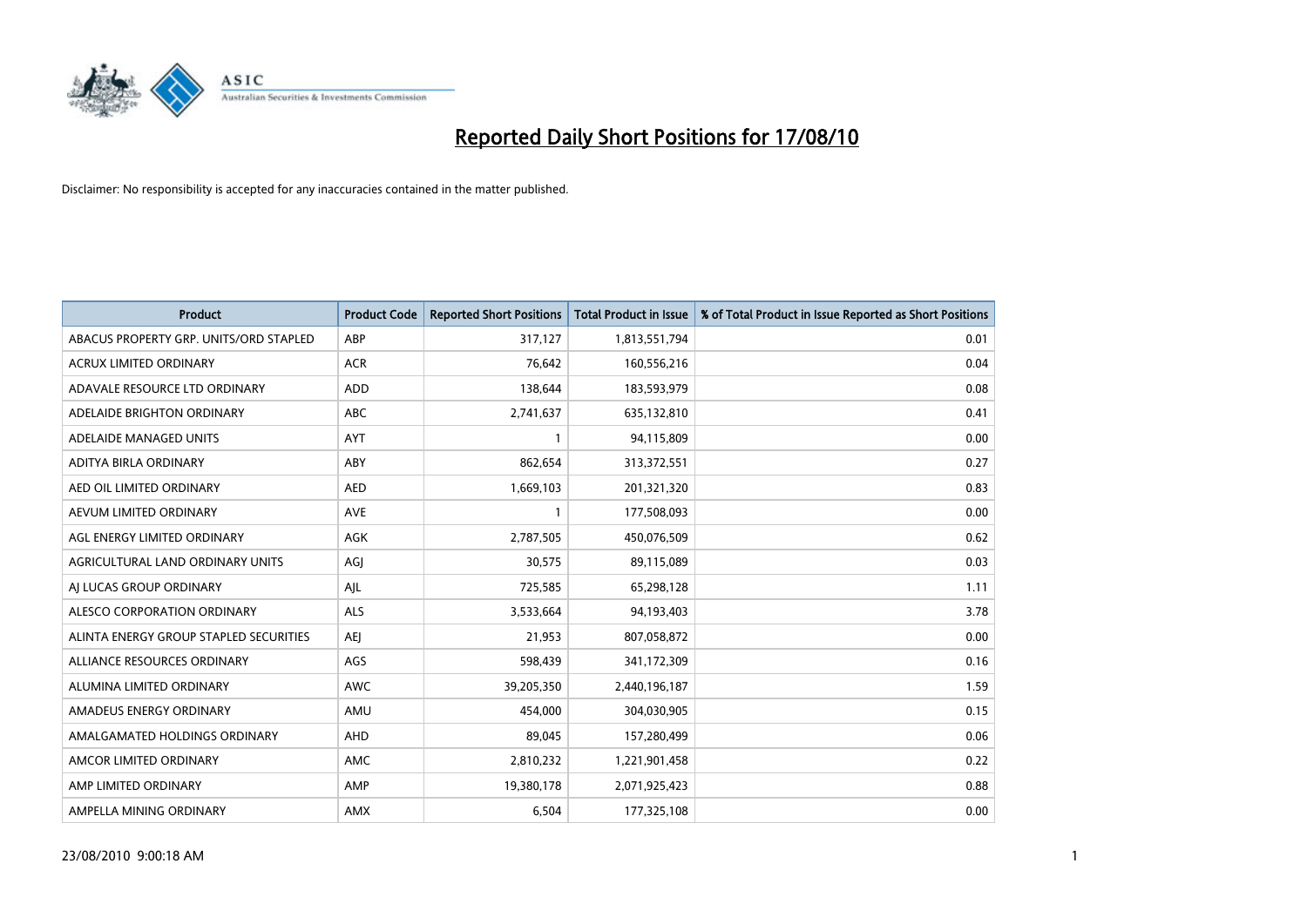

| <b>Product</b>                          | <b>Product Code</b> | <b>Reported Short Positions</b> | Total Product in Issue | % of Total Product in Issue Reported as Short Positions |
|-----------------------------------------|---------------------|---------------------------------|------------------------|---------------------------------------------------------|
| ANDEAN RESOURCES LTD ORDINARY           | <b>AND</b>          | 312,508                         | 542,232,867            | 0.05                                                    |
| ANGLOGOLD ASHANTI CDI 5:1               | AGG                 | 50,000                          | 89,207,765             | 0.06                                                    |
| ANSELL LIMITED ORDINARY                 | <b>ANN</b>          | 1,467,178                       | 131,577,652            | 1.12                                                    |
| ANTARES ENERGY LTD ORDINARY             | <b>AZZ</b>          | 97,727                          | 299,333,110            | 0.03                                                    |
| ANZ BANKING GRP LTD ORDINARY            | ANZ                 | 4,594,461                       | 2,559,301,430          | 0.14                                                    |
| APA GROUP STAPLED SECURITIES            | <b>APA</b>          | 5,576,279                       | 542,318,629            | 1.04                                                    |
| APEX MINERALS NL ORDINARY               | <b>AXM</b>          | 885.146                         | 3,567,819,909          | 0.02                                                    |
| APN EUROPEAN RETAIL UNITS STAPLED SEC.  | <b>AEZ</b>          | 11,832                          | 544,910,660            | 0.00                                                    |
| APN NEWS & MEDIA ORDINARY               | APN                 | 10,611,483                      | 598,823,853            | 1.76                                                    |
| APOLLO GAS LIMITED ORDINARY             | <b>AZO</b>          | 71,180                          | 83,488,660             | 0.09                                                    |
| AQUARIUS PLATINUM. ORDINARY             | AQP                 | 4,152,154                       | 463,070,936            | 0.91                                                    |
| AQUILA RESOURCES ORDINARY               | <b>AQA</b>          | 1,532,824                       | 322,273,136            | 0.46                                                    |
| ARAFURA RESOURCE LTD ORDINARY           | <b>ARU</b>          | 11,939                          | 290,640,342            | 0.00                                                    |
| ARDENT LEISURE GROUP STAPLED SECURITIES | AAD                 | 36,962                          | 309,109,468            | 0.02                                                    |
| ARISTOCRAT LEISURE ORDINARY             | <b>ALL</b>          | 20,588,331                      | 533,379,348            | 3.87                                                    |
| ARROW ENERGY ORDINARY                   | <b>AOE</b>          | 281,224                         | 734,120,686            | 0.04                                                    |
| ASCIANO GROUP STAPLED SECURITIES        | <b>AIO</b>          | 18,861,795                      | 2,926,103,883          | 0.64                                                    |
| ASG GROUP LIMITED ORDINARY              | <b>ASZ</b>          | 37,398                          | 151,836,046            | 0.02                                                    |
| ASPEN GROUP ORD/UNITS STAPLED           | <b>APZ</b>          | 398,791                         | 579,980,076            | 0.06                                                    |
| <b>ASTON RES LTD ORDINARY</b>           | <b>AZT</b>          | 978.731                         | 204,527,604            | 0.47                                                    |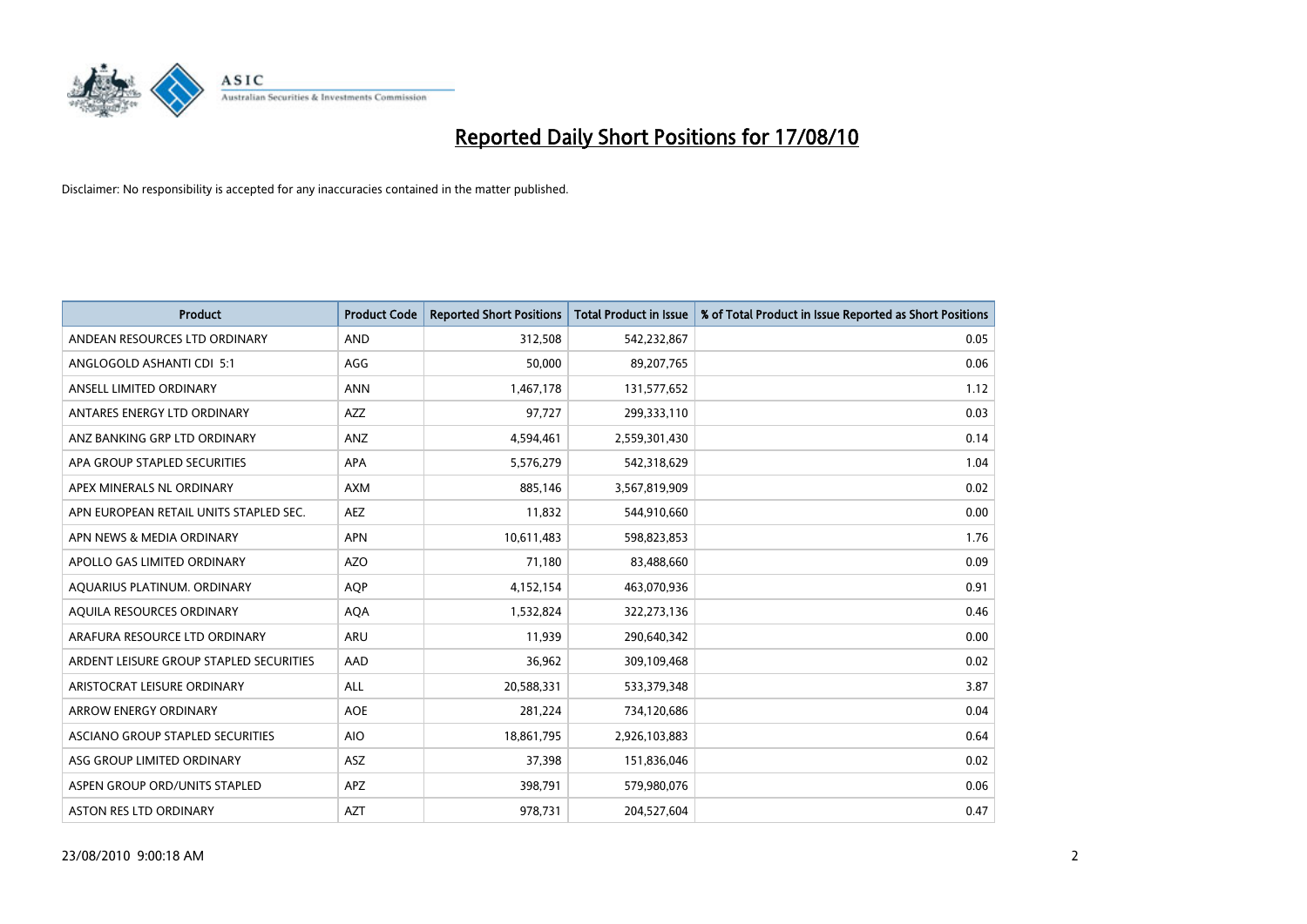

| <b>Product</b>                          | <b>Product Code</b> | <b>Reported Short Positions</b> | <b>Total Product in Issue</b> | % of Total Product in Issue Reported as Short Positions |
|-----------------------------------------|---------------------|---------------------------------|-------------------------------|---------------------------------------------------------|
| ASTRO JAP PROP GROUP STAPLED SECURITIES | AJA                 | 67.665                          | 508,212,161                   | 0.02                                                    |
| ASX LIMITED ORDINARY                    | <b>ASX</b>          | 3,075,155                       | 173,576,316                   | 1.75                                                    |
| ATLAS IRON LIMITED ORDINARY             | <b>AGO</b>          | 10,279,718                      | 473,773,816                   | 2.14                                                    |
| AUCKLAND INTERNATION ORDINARY           | AIA                 | 54                              | 1,310,392,831                 | 0.00                                                    |
| AUROX RESOURCES ORDINARY                | AXO                 | 2                               | 196,044,413                   | 0.00                                                    |
| <b>AUSDRILL LIMITED ORDINARY</b>        | ASL                 | 11,704                          | 254,290,140                   | 0.00                                                    |
| AUSENCO LIMITED ORDINARY                | <b>AAX</b>          | 2,990,724                       | 122,427,576                   | 2.46                                                    |
| AUST VINTAGE LTD ORDINARY               | <b>AVG</b>          | 73.972                          | 128,282,317                   | 0.06                                                    |
| <b>AUSTAL LIMITED ORDINARY</b>          | ASB                 | 252,497                         | 188,069,638                   | 0.13                                                    |
| <b>AUSTAR UNITED ORDINARY</b>           | <b>AUN</b>          | 12,013,733                      | 1,260,030,198                 | 0.97                                                    |
| AUSTBROKERS HOLDINGS ORDINARY           | <b>AUB</b>          | 2                               | 52,736,987                    | 0.00                                                    |
| AUSTEREO GROUP LTD. ORDINARY            | <b>AEO</b>          | 90,490                          | 344,798,708                   | 0.03                                                    |
| AUSTRALAND PROPERTY STAPLED SECURITY    | ALZ                 | 421,936                         | 576,837,197                   | 0.07                                                    |
| AUSTRALIAN AGRICULT, ORDINARY           | AAC                 | 4,387,675                       | 264,264,459                   | 1.64                                                    |
| <b>AUSTRALIAN EDUCATION UNITS</b>       | <b>AEU</b>          | 625.000                         | 134,973,383                   | 0.46                                                    |
| AUSTRALIAN INFRASTR, UNITS/ORDINARY     | <b>AIX</b>          | 357,089                         | 620,733,944                   | 0.05                                                    |
| AUSTRALIAN MINES LTD ORDINARY           | <b>AUZ</b>          | 1,400,000                       | 6,981,662,168                 | 0.02                                                    |
| AUSTRALIAN PHARM. ORDINARY              | API                 | 563,147                         | 488,115,883                   | 0.11                                                    |
| AUTOMOTIVE HOLDINGS ORDINARY            | AHE                 | 6,810                           | 225,731,300                   | 0.00                                                    |
| AVEXA LIMITED ORDINARY                  | <b>AVX</b>          | 243,657                         | 847,688,779                   | 0.03                                                    |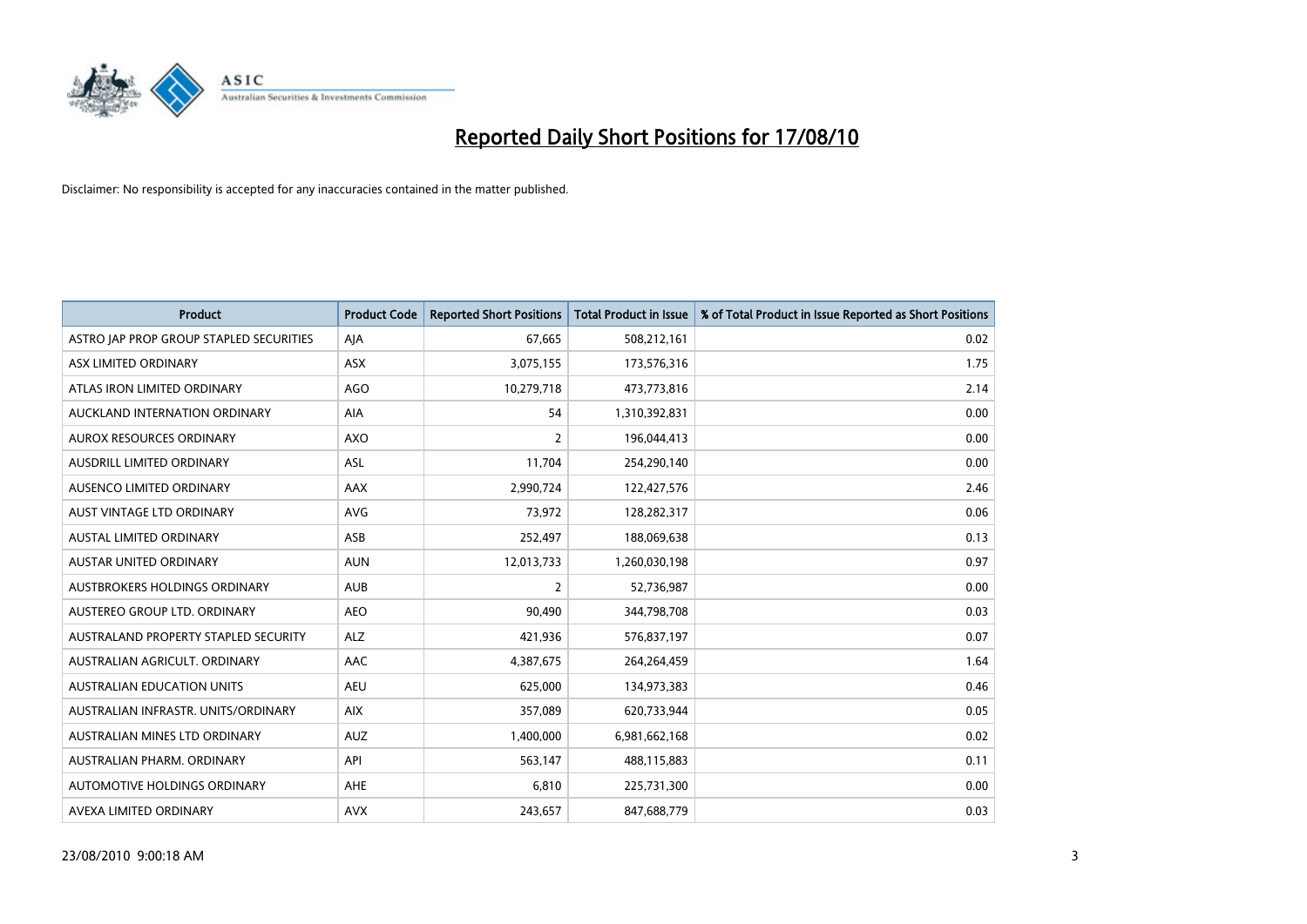

| <b>Product</b>                       | <b>Product Code</b> | <b>Reported Short Positions</b> | <b>Total Product in Issue</b> | % of Total Product in Issue Reported as Short Positions |
|--------------------------------------|---------------------|---------------------------------|-------------------------------|---------------------------------------------------------|
| <b>AVOCA RESOURCES ORDINARY</b>      | <b>AVO</b>          | 13,297,702                      | 290,892,011                   | 4.55                                                    |
| AWB LIMITED ORDINARY                 | AWB                 | 2,353,063                       | 817,304,356                   | 0.30                                                    |
| AWE LIMITED ORDINARY                 | <b>AWE</b>          | 362,727                         | 521,871,941                   | 0.06                                                    |
| AXA ASIA PACIFIC ORDINARY            | <b>AXA</b>          | 836,606                         | 2,067,095,545                 | 0.02                                                    |
| BANK OF QUEENSLAND. ORDINARY         | <b>BOO</b>          | 348.709                         | 215,681,127                   | 0.16                                                    |
| <b>BANNERMAN RESOURCES ORDINARY</b>  | <b>BMN</b>          | 399,187                         | 201,710,934                   | 0.20                                                    |
| <b>BASS STRAIT OIL CO ORDINARY</b>   | <b>BAS</b>          | 1.482                           | 291,030,250                   | 0.00                                                    |
| <b>BATAVIA MINING ORDINARY</b>       | <b>BTV</b>          | 2,500                           | 153,032,145                   | 0.00                                                    |
| BAUXITE RESOURCE LTD ORDINARY        | <b>BAU</b>          | 44,797                          | 234,379,896                   | 0.02                                                    |
| BEACH ENERGY LIMITED ORDINARY        | <b>BPT</b>          | 2,750,134                       | 1,092,548,972                 | 0.25                                                    |
| BENDIGO AND ADELAIDE ORDINARY        | <b>BEN</b>          | 3,387,826                       | 354,487,961                   | 0.93                                                    |
| BENDIGO MINING LTD ORDINARY          | <b>BDG</b>          | 8,679,540                       | 509,712,735                   | 1.70                                                    |
| BERKELEY RESOURCES ORDINARY          | <b>BKY</b>          | 4,924                           | 136,590,319                   | 0.00                                                    |
| <b>BHP BILLITON LIMITED ORDINARY</b> | <b>BHP</b>          | 23,929,655                      | 3,356,081,497                 | 0.67                                                    |
| <b>BILLABONG ORDINARY</b>            | <b>BBG</b>          | 5,968,208                       | 253,122,552                   | 2.34                                                    |
| <b>BIOTA HOLDINGS ORDINARY</b>       | <b>BTA</b>          | 1,552,262                       | 179,244,153                   | 0.86                                                    |
| <b>BISALLOY STEEL ORDINARY</b>       | <b>BIS</b>          | 84,480                          | 216,455,965                   | 0.04                                                    |
| BKI INVESTMENT LTD ORDINARY          | BKI                 | 508                             | 418,566,158                   | 0.00                                                    |
| <b>BLACKTHORN RESOURCES ORDINARY</b> | <b>BTR</b>          | 35,848                          | 106,885,300                   | 0.03                                                    |
| <b>BLUESCOPE STEEL LTD ORDINARY</b>  | <b>BSL</b>          | 12,532,427                      | 1,823,322,017                 | 0.67                                                    |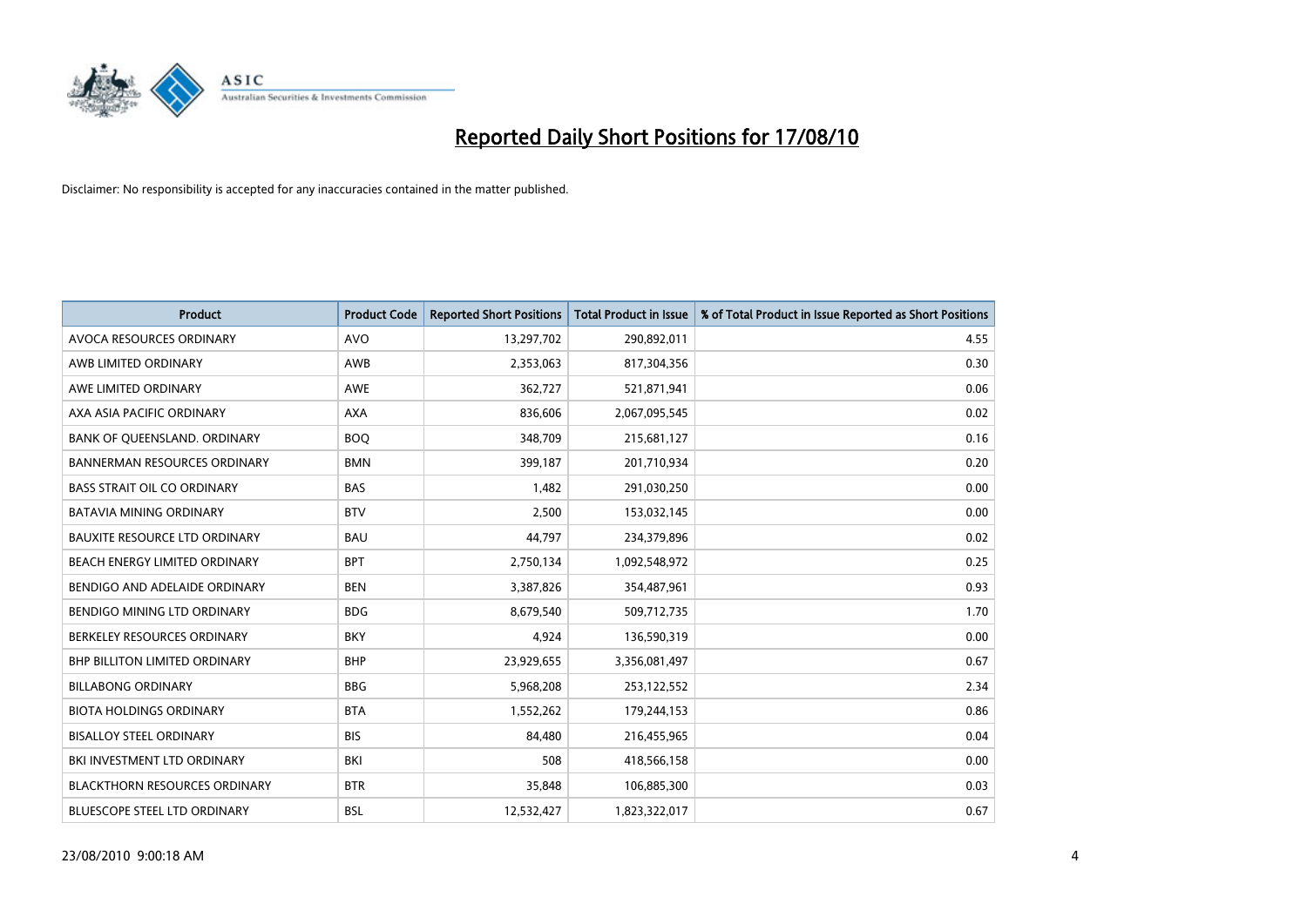

| <b>Product</b>                           | <b>Product Code</b> | <b>Reported Short Positions</b> | <b>Total Product in Issue</b> | % of Total Product in Issue Reported as Short Positions |
|------------------------------------------|---------------------|---------------------------------|-------------------------------|---------------------------------------------------------|
| <b>BOART LONGYEAR ORDINARY</b>           | <b>BLY</b>          | 2,569,191                       | 461,163,412                   | 0.55                                                    |
| <b>BOOM LOGISTICS ORDINARY</b>           | <b>BOL</b>          | 368,480                         | 460,795,156                   | 0.08                                                    |
| <b>BORAL LIMITED, ORDINARY</b>           | <b>BLD</b>          | 15,589,993                      | 718,853,617                   | 2.11                                                    |
| BOTSWANA METALS LTD ORDINARY             | <b>BML</b>          | 7,000                           | 106,087,760                   | 0.01                                                    |
| <b>BOW ENERGY LIMITED ORDINARY</b>       | <b>BOW</b>          | 2,583,231                       | 280,607,187                   | 0.92                                                    |
| <b>BRADKEN LIMITED ORDINARY</b>          | <b>BKN</b>          | 640,011                         | 138,747,494                   | 0.46                                                    |
| <b>BRAMBLES LIMITED ORDINARY</b>         | <b>BXB</b>          | 4,818,262                       | 1,422,234,685                 | 0.33                                                    |
| BRAVURA SOLUTIONS ORDINARY               | <b>BVA</b>          | 1,252,779                       | 648,127,461                   | 0.19                                                    |
| BREVILLE GROUP LTD ORDINARY              | <b>BRG</b>          | 2,740                           | 129,515,322                   | 0.00                                                    |
| <b>BRICKWORKS LIMITED ORDINARY</b>       | <b>BKW</b>          | 14,540                          | 147,235,904                   | 0.01                                                    |
| <b>BROCKMAN RESOURCES ORDINARY</b>       | <b>BRM</b>          | 129,459                         | 141,588,151                   | 0.09                                                    |
| BT INVESTMENT MNGMNT ORDINARY            | <b>BTT</b>          | 557,048                         | 160,000,000                   | 0.35                                                    |
| <b>BUNNINGS WAREHOUSE ORDINARY UNITS</b> | <b>BWP</b>          | 476,710                         | 420,711,773                   | 0.12                                                    |
| <b>BURU ENERGY ORDINARY</b>              | <b>BRU</b>          | 171,612                         | 182,769,813                   | 0.09                                                    |
| CABCHARGE AUSTRALIA ORDINARY             | CAB                 | 1,279,449                       | 120,437,014                   | 1.06                                                    |
| CALTEX AUSTRALIA ORDINARY                | <b>CTX</b>          | 6,560,017                       | 270,000,000                   | 2.45                                                    |
| <b>CAMPBELL BROTHERS ORDINARY</b>        | <b>CPB</b>          | 414,036                         | 63,517,495                    | 0.66                                                    |
| CAPE LAMBERT RES LTD ORDINARY            | <b>CFE</b>          | 279,435                         | 593,166,467                   | 0.04                                                    |
| <b>CARBON ENERGY ORDINARY</b>            | <b>CNX</b>          | 560,124                         | 609,497,650                   | 0.09                                                    |
| <b>CARDNO LIMITED ORDINARY</b>           | CDD                 | 13,176                          | 105,599,600                   | 0.01                                                    |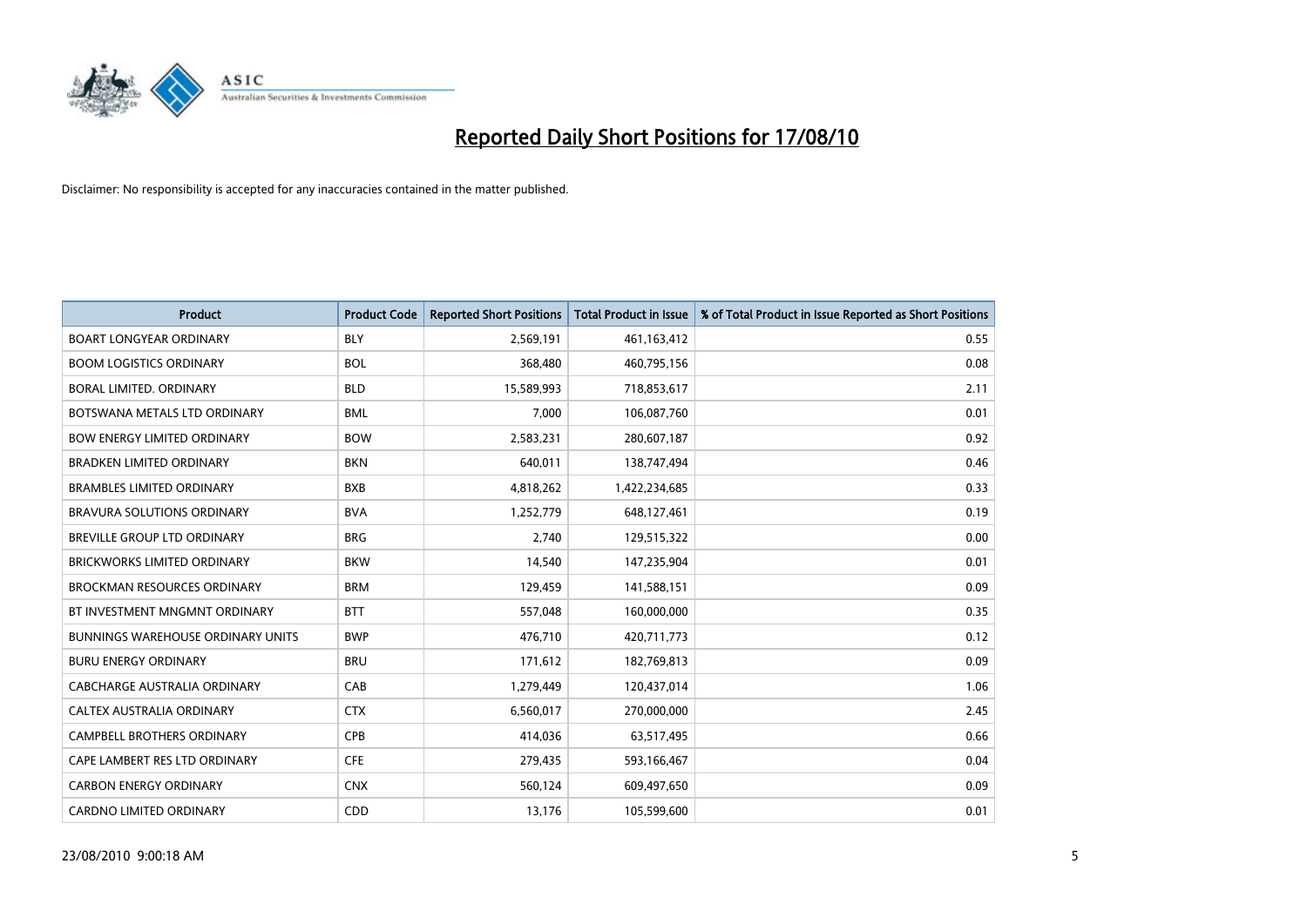

| <b>Product</b>                             | <b>Product Code</b> | <b>Reported Short Positions</b> | <b>Total Product in Issue</b> | % of Total Product in Issue Reported as Short Positions |
|--------------------------------------------|---------------------|---------------------------------|-------------------------------|---------------------------------------------------------|
| CARNARVON PETROLEUM ORDINARY               | <b>CVN</b>          | 1,108,511                       | 686,759,634                   | 0.15                                                    |
| CARNEGIE WAVE ENERGY ORDINARY              | <b>CWE</b>          | 83,000                          | 565,237,627                   | 0.01                                                    |
| <b>CARPATHIAN RESOURCES ORDINARY</b>       | <b>CPN</b>          | 75,000                          | 265,533,501                   | 0.03                                                    |
| CARPENTARIA EXP. LTD ORDINARY              | CAP                 | 9,777                           | 93,821,301                    | 0.01                                                    |
| CARSALES.COM LTD ORDINARY                  | <b>CRZ</b>          | 1,057,899                       | 232,490,800                   | 0.45                                                    |
| CASH CONVERTERS ORD/DIV ACCESS             | CCV                 | 30,519                          | 379,761,025                   | 0.00                                                    |
| <b>CASPIAN OIL &amp; GAS ORDINARY</b>      | <b>CIG</b>          | 50,000                          | 1,331,500,513                 | 0.00                                                    |
| CATALPA RESOURCES ORDINARY                 | <b>CAH</b>          | 88,316                          | 162,749,311                   | 0.05                                                    |
| CEC GROUP LIMITED ORDINARY                 | <b>CEG</b>          | 1.750                           | 79,662,662                    | 0.00                                                    |
| <b>CELLNET GROUP ORDINARY</b>              | <b>CLT</b>          | 1,342                           | 73,135,185                    | 0.00                                                    |
| CENTENNIAL COAL ORDINARY                   | <b>CEY</b>          | 4,320,046                       | 395,028,737                   | 1.09                                                    |
| CENTRAL PETROLEUM ORDINARY                 | <b>CTP</b>          | 11,455                          | 907,291,115                   | 0.00                                                    |
| <b>CENTRO PROPERTIES UNITS/ORD STAPLED</b> | <b>CNP</b>          | 323,831                         | 972,414,514                   | 0.03                                                    |
| CENTRO RETAIL GROUP STAPLED SECURITIES     | <b>CER</b>          | 708,297                         | 2,286,399,424                 | 0.03                                                    |
| <b>CERAMIC FUEL CELLS ORDINARY</b>         | <b>CFU</b>          | 632,039                         | 1,029,873,280                 | 0.07                                                    |
| CFS RETAIL PROPERTY UNITS                  | <b>CFX</b>          | 61,500,433                      | 2,510,727,671                 | 2.44                                                    |
| CHALLENGER DIV.PRO. STAPLED UNITS          | <b>CDI</b>          | 42,849                          | 913,426,007                   | 0.00                                                    |
| CHALLENGER F.S.G.LTD ORDINARY              | <b>CGF</b>          | 11,413,954                      | 499,473,232                   | 2.27                                                    |
| <b>CHALLENGER INFRAST, STAPLED UNITS</b>   | <b>CIF</b>          | 8,420                           | 317,867,768                   | 0.00                                                    |
| CHANDLER MACLEOD LTD ORDINARY              | <b>CMG</b>          | 11,970                          | 421,812,960                   | 0.00                                                    |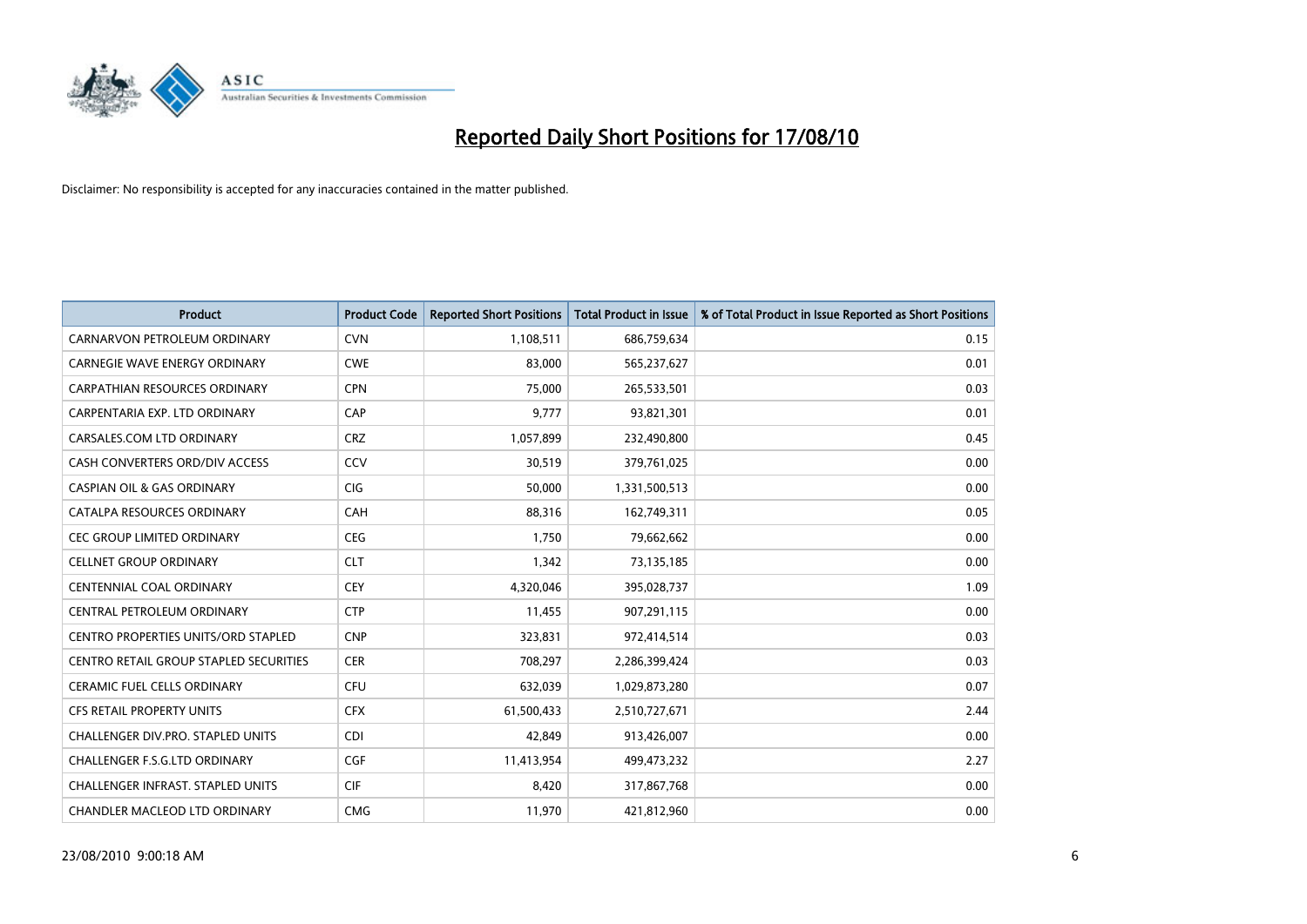

| <b>Product</b>                          | <b>Product Code</b> | <b>Reported Short Positions</b> | <b>Total Product in Issue</b> | % of Total Product in Issue Reported as Short Positions |
|-----------------------------------------|---------------------|---------------------------------|-------------------------------|---------------------------------------------------------|
| CHARTER HALL GROUP STAPLED US PROHIBIT. | <b>CHC</b>          | 951,638                         | 1,212,723,832                 | 0.08                                                    |
| <b>CHARTER HALL OFFICE UNIT</b>         | CQO                 | 1,478,900                       | 4,872,354,215                 | 0.02                                                    |
| <b>CHARTER HALL RETAIL UNITS</b>        | <b>COR</b>          | 3,240,461                       | 1,505,216,260                 | 0.21                                                    |
| CHEMGENEX PHARMACEUT ORDINARY           | <b>CXS</b>          | 221,509                         | 283,348,870                   | 0.08                                                    |
| CITADEL RESOURCE GRP ORDINARY           | CGG                 | 2,057,087                       | 2,367,091,408                 | 0.08                                                    |
| CITIGOLD CORP LTD ORDINARY              | <b>CTO</b>          | 2,139,106                       | 928,565,634                   | 0.23                                                    |
| CLINUVEL PHARMACEUT. ORDINARY           | <b>CUV</b>          | 41,277                          | 303,423,665                   | 0.01                                                    |
| <b>CLOUGH LIMITED ORDINARY</b>          | <b>CLO</b>          | 450,259                         | 768,806,269                   | 0.05                                                    |
| <b>COAL &amp; ALLIED ORDINARY</b>       | <b>CNA</b>          | 3,209                           | 86,584,735                    | 0.00                                                    |
| COAL OF AFRICA LTD ORDINARY             | <b>CZA</b>          | 87,200                          | 530,514,663                   | 0.02                                                    |
| COCA-COLA AMATIL ORDINARY               | <b>CCL</b>          | 2,734,895                       | 754,602,169                   | 0.36                                                    |
| COCHLEAR LIMITED ORDINARY               | COH                 | 645,891                         | 56,543,401                    | 1.12                                                    |
| <b>COCKATOO COAL ORDINARY</b>           | <b>COK</b>          | 657,805                         | 602,507,380                   | 0.11                                                    |
| <b>COEUR D'ALENE MINES. CDI 1:1</b>     | <b>CXC</b>          | 1,000                           | 4,434,254                     | 0.02                                                    |
| <b>COFFEY INTERNATIONAL ORDINARY</b>    | COF                 | 14,409                          | 129,035,760                   | 0.01                                                    |
| COMMONWEALTH BANK, ORDINARY             | CBA                 | 15,161,043                      | 1,548,792,874                 | 0.94                                                    |
| COMMONWEALTH PROP ORDINARY UNITS        | <b>CPA</b>          | 21,722,377                      | 2,012,803,230                 | 1.08                                                    |
| <b>COMPASS RESOURCES ORDINARY</b>       | <b>CMR</b>          | 101,480                         | 147,402,920                   | 0.07                                                    |
| <b>COMPUTERSHARE LTD ORDINARY</b>       | <b>CPU</b>          | 2,496,560                       | 555,664,059                   | 0.46                                                    |
| <b>CONNECTEAST GROUP STAPLED</b>        | CEU                 | 29,400,819                      | 3,940,145,951                 | 0.75                                                    |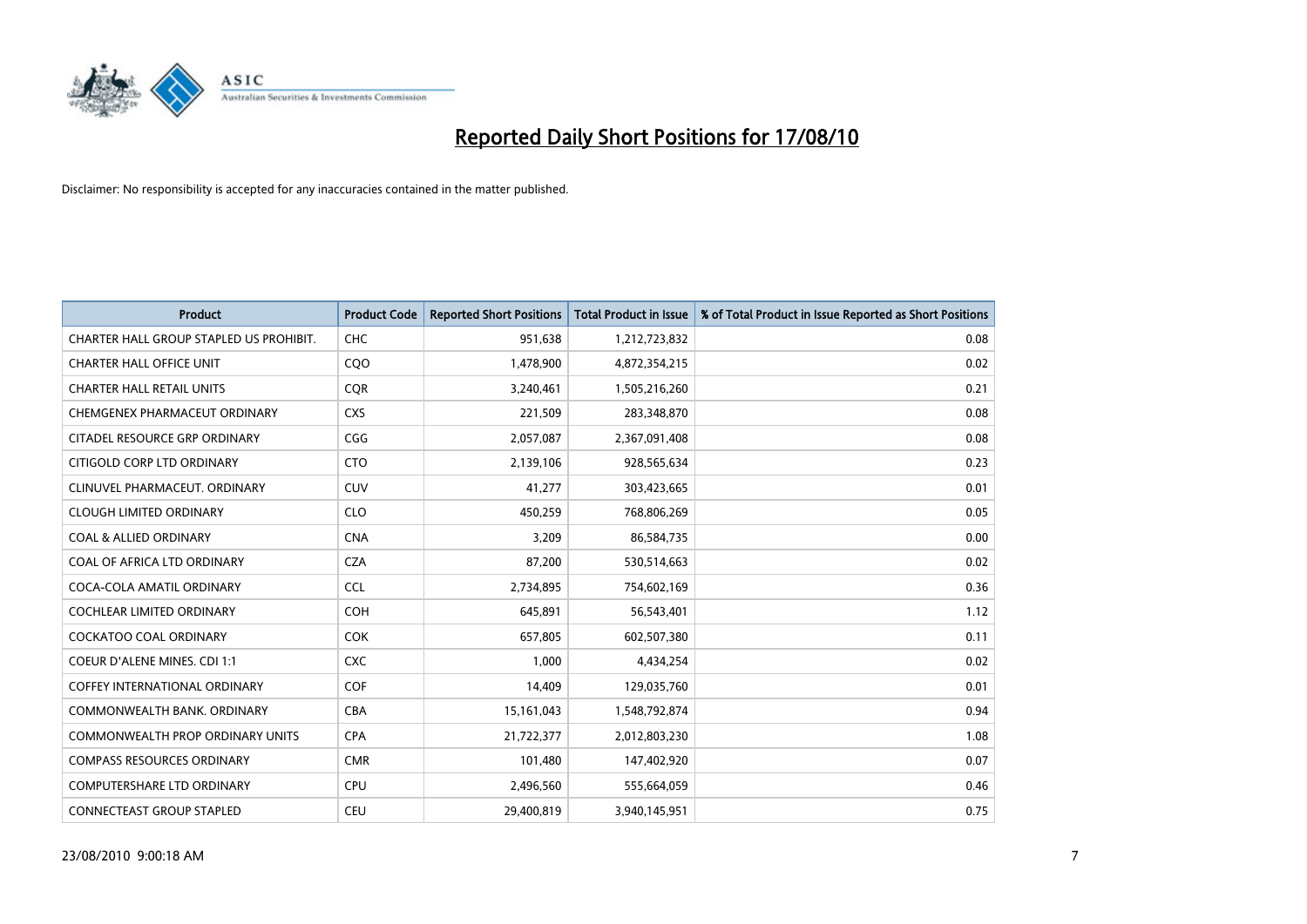

| <b>Product</b>                       | <b>Product Code</b> | <b>Reported Short Positions</b> | <b>Total Product in Issue</b> | % of Total Product in Issue Reported as Short Positions |
|--------------------------------------|---------------------|---------------------------------|-------------------------------|---------------------------------------------------------|
| CONQUEST MINING ORDINARY             | CQT                 | 2,336,406                       | 353,151,103                   | 0.66                                                    |
| CONSOLIDATED MEDIA. ORDINARY         | <b>CMI</b>          | 4,623,575                       | 596,758,471                   | 0.78                                                    |
| <b>CONTANGO MICROCAP ORDINARY</b>    | <b>CTN</b>          | 7,500                           | 150,088,688                   | 0.00                                                    |
| COOPER ENERGY LTD ORDINARY           | <b>COE</b>          | 14,860                          | 292,576,001                   | 0.01                                                    |
| <b>COPPER STRIKE LTD ORDINARY</b>    | <b>CSE</b>          | 714                             | 116,455,571                   | 0.00                                                    |
| <b>CORPORATE EXPRESS ORDINARY</b>    | <b>CXP</b>          | 148                             | 169,366,966                   | 0.00                                                    |
| <b>COUNT FINANCIAL ORDINARY</b>      | COU                 | 1,382,550                       | 258,835,269                   | 0.53                                                    |
| <b>CRANE GROUP LIMITED ORDINARY</b>  | <b>CRG</b>          | 3,689,713                       | 78,286,427                    | 4.69                                                    |
| CROMWELL GROUP STAPLED SECURITIES    | <b>CMW</b>          | 106,982                         | 879,834,934                   | 0.01                                                    |
| <b>CROWN LIMITED ORDINARY</b>        | <b>CWN</b>          | 4,942,154                       | 753,555,290                   | 0.64                                                    |
| <b>CSG LIMITED ORDINARY</b>          | CSV                 | 79,988                          | 242,829,695                   | 0.03                                                    |
| <b>CSL LIMITED ORDINARY</b>          | <b>CSL</b>          | 11,967,882                      | 549,694,167                   | 2.15                                                    |
| <b>CSR LIMITED ORDINARY</b>          | <b>CSR</b>          | 6,646,880                       | 1,514,920,814                 | 0.44                                                    |
| <b>CUDECO LIMITED ORDINARY</b>       | CDU                 | 705,114                         | 136,065,740                   | 0.51                                                    |
| <b>CUSTOMERS LIMITED ORDINARY</b>    | <b>CUS</b>          | 47,334                          | 135,521,531                   | 0.03                                                    |
| DART ENERGY LTD ORDINARY             | <b>DTE</b>          | 1,208,792                       | 419,748,184                   | 0.29                                                    |
| DAVID JONES LIMITED ORDINARY         | <b>DJS</b>          | 18,119,196                      | 510,945,759                   | 3.50                                                    |
| <b>DECMIL GROUP LIMITED ORDINARY</b> | <b>DCG</b>          | 17,397                          | 123,754,568                   | 0.01                                                    |
| DEEP YELLOW LIMITED ORDINARY         | <b>DYL</b>          | 44,018                          | 1,125,814,458                 | 0.00                                                    |
| DEVINE LIMITED ORDINARY              | <b>DVN</b>          | 1.000                           | 634,918,223                   | 0.00                                                    |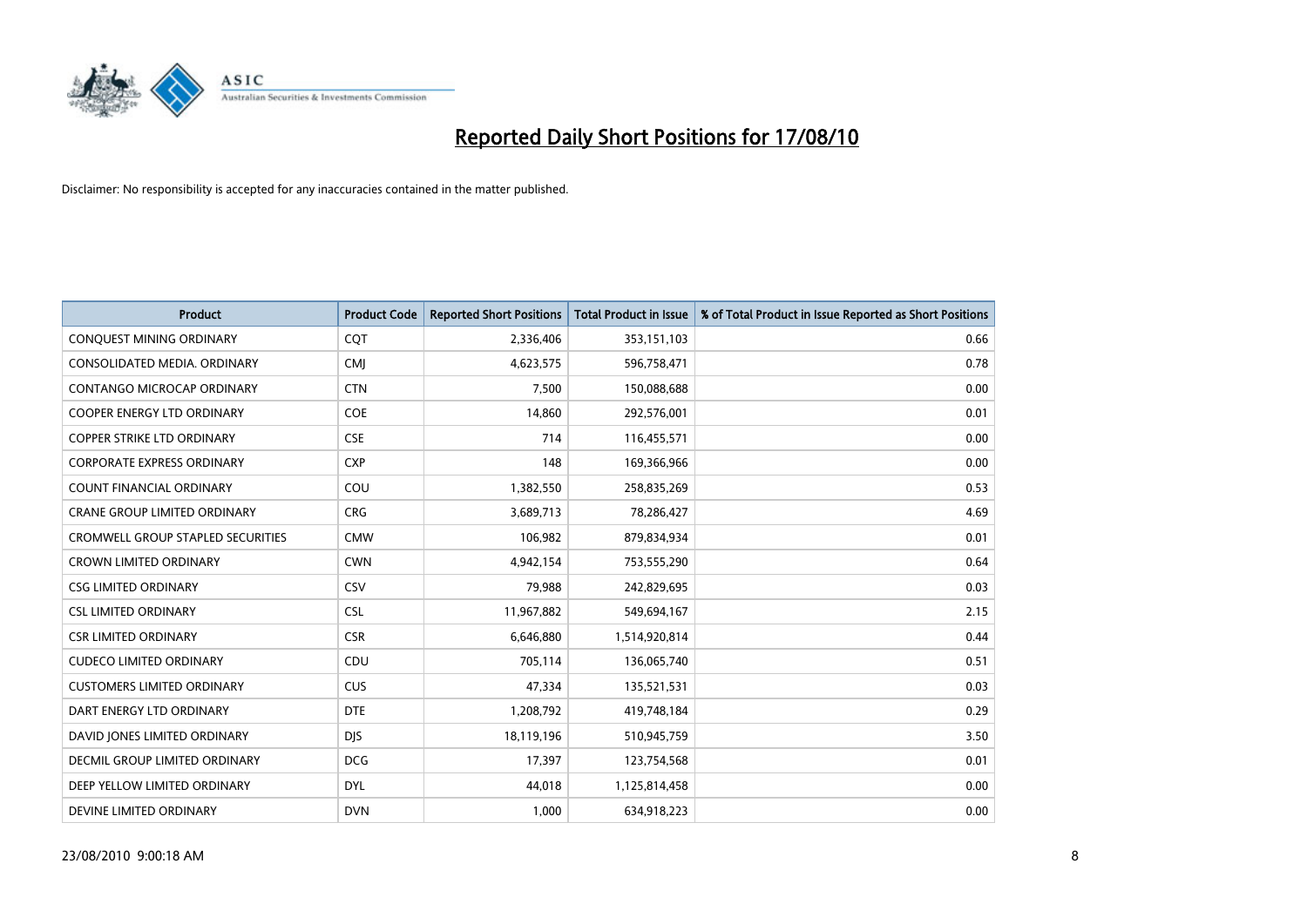

| <b>Product</b>                            | <b>Product Code</b> | <b>Reported Short Positions</b> | <b>Total Product in Issue</b> | % of Total Product in Issue Reported as Short Positions |
|-------------------------------------------|---------------------|---------------------------------|-------------------------------|---------------------------------------------------------|
| DEXUS PROPERTY GROUP STAPLED UNITS        | <b>DXS</b>          | 14,878,301                      | 4,820,821,799                 | 0.31                                                    |
| DISCOVERY METALS LTD ORDINARY             | <b>DML</b>          | 6,249                           | 302,202,585                   | 0.00                                                    |
| <b>DOMINION MINING ORDINARY</b>           | <b>DOM</b>          | 362,817                         | 103,327,059                   | 0.35                                                    |
| DOMINO PIZZA ENTERPR ORDINARY             | <b>DMP</b>          | 2                               | 68,280,174                    | 0.00                                                    |
| DOWNER EDI LIMITED ORDINARY               | <b>DOW</b>          | 1,713,403                       | 336,582,351                   | 0.52                                                    |
| DUET GROUP STAPLED US PROHIBIT.           | <b>DUE</b>          | 39,349                          | 887,304,690                   | 0.00                                                    |
| DULUXGROUP LIMITED ORDINARY               | <b>DLX</b>          | 448.774                         | 366,038,208                   | 0.11                                                    |
| EASTERN STAR GAS ORDINARY                 | ESG                 | 6,495,641                       | 872,224,422                   | 0.74                                                    |
| EDT RETAIL TRUST UNITS                    | <b>EDT</b>          | 99,457                          | 4,700,290,868                 | 0.00                                                    |
| <b>ELDERS LIMITED ORDINARY</b>            | <b>ELD</b>          | 10,741,300                      | 448,598,480                   | 2.40                                                    |
| ELDORADO GOLD CORP CDI 1:1                | EAU                 | 46,287                          | 22,388,646                    | 0.20                                                    |
| ELIXIR PETROLEUM LTD ORDINARY             | <b>EXR</b>          | 324,400                         | 188,988,472                   | 0.17                                                    |
| <b>EMECO HOLDINGS ORDINARY</b>            | <b>EHL</b>          | 1,743,690                       | 631,237,586                   | 0.29                                                    |
| <b>ENERGY RESOURCES ORDINARY 'A'</b>      | <b>ERA</b>          | 270,881                         | 190,737,934                   | 0.14                                                    |
| <b>ENERGY WORLD CORPOR, ORDINARY</b>      | <b>EWC</b>          | 6,639,770                       | 1,561,166,672                 | 0.41                                                    |
| ENTEK ENERGY LTD ORDINARY                 | <b>ETE</b>          | 489,903                         | 225,192,535                   | 0.22                                                    |
| <b>ENTELLECT SOLUTIONS ORDINARY</b>       | <b>ESN</b>          | 464,050                         | 1,740,334,200                 | 0.03                                                    |
| <b>ENVESTRA LIMITED ORDINARY</b>          | <b>ENV</b>          | 502,740                         | 1,386,827,962                 | 0.03                                                    |
| EQUINOX MINERALS LTD CHESS DEPOSITARY INT | EON                 | 8,837,808                       | 707,734,878                   | 1.24                                                    |
| EVEREST FINANCIAL ORDINARY                | <b>EFG</b>          | 4.300                           | 251,442,316                   | 0.00                                                    |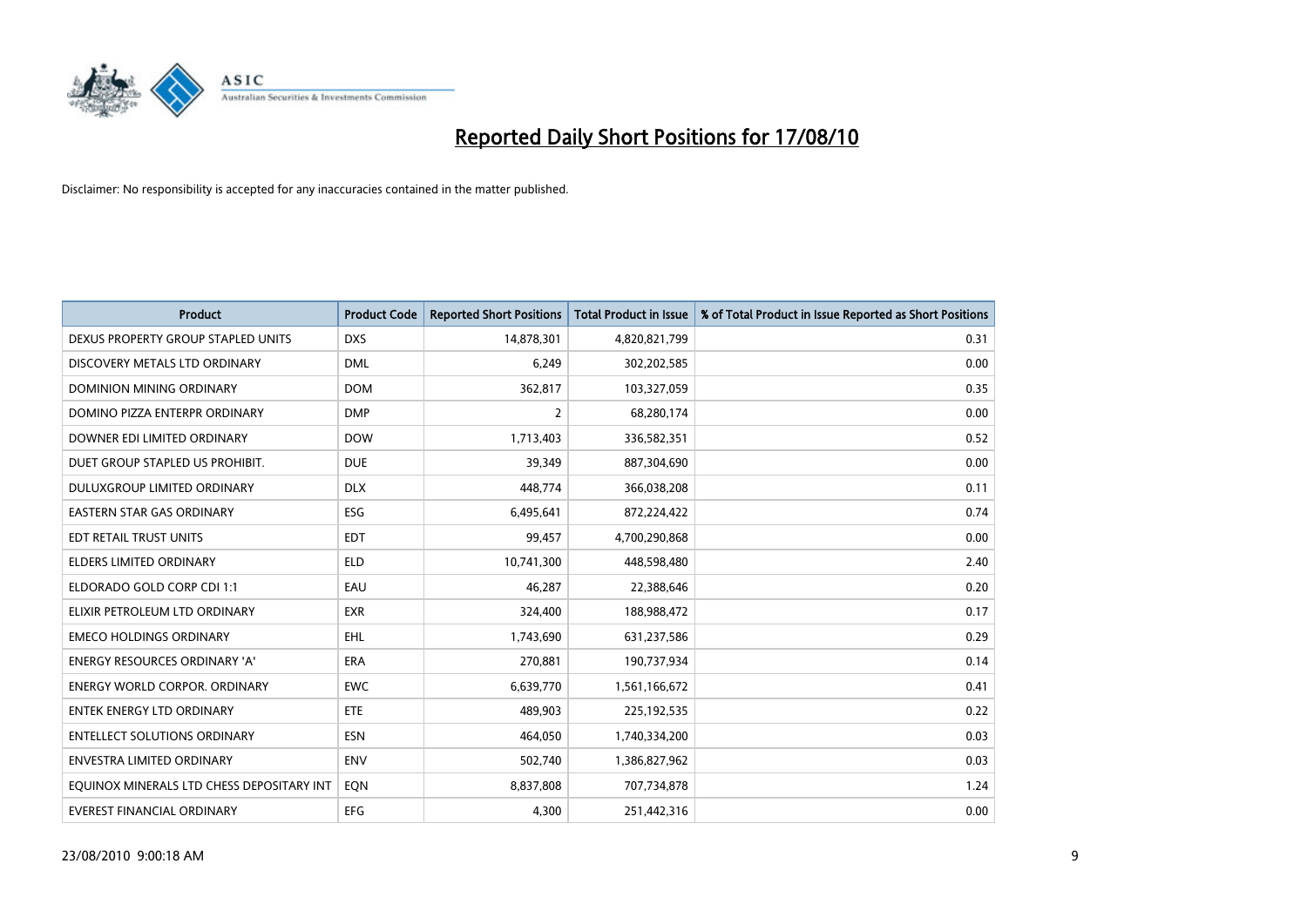

| <b>Product</b>                        | <b>Product Code</b> | <b>Reported Short Positions</b> | <b>Total Product in Issue</b> | % of Total Product in Issue Reported as Short Positions |
|---------------------------------------|---------------------|---------------------------------|-------------------------------|---------------------------------------------------------|
| <b>EXTRACT RESOURCES ORDINARY</b>     | <b>EXT</b>          | 1,779,671                       | 243,252,298                   | 0.72                                                    |
| FAIRFAX MEDIA LTD ORDINARY            | <b>FXI</b>          | 305,429,174                     | 2,351,955,725                 | 12.97                                                   |
| <b>FANTASTIC HOLDINGS ORDINARY</b>    | <b>FAN</b>          | 3,000                           | 102,669,351                   | 0.00                                                    |
| FERRAUS LIMITED ORDINARY              | <b>FRS</b>          | 370                             | 202,695,137                   | 0.00                                                    |
| FISHER & PAYKEL APP. ORDINARY         | <b>FPA</b>          | 9,402,751                       | 724,235,162                   | 1.30                                                    |
| FISHER & PAYKEL H. ORDINARY           | <b>FPH</b>          | 1,474,047                       | 517,418,502                   | 0.29                                                    |
| FKP PROPERTY GROUP STAPLED SECURITIES | <b>FKP</b>          | 5,370,204                       | 1,166,821,398                 | 0.46                                                    |
| FLEETWOOD CORP ORDINARY               | <b>FWD</b>          | 98,316                          | 53,967,182                    | 0.19                                                    |
| FLETCHER BUILDING ORDINARY            | <b>FBU</b>          | 801,287                         | 606,946,993                   | 0.13                                                    |
| FLEXIGROUP LIMITED ORDINARY           | <b>FXL</b>          | 50,997                          | 270,818,164                   | 0.02                                                    |
| FLIGHT CENTRE ORDINARY                | <b>FLT</b>          | 2,531,954                       | 99,782,560                    | 2.53                                                    |
| FLINDERS MINES LTD ORDINARY           | <b>FMS</b>          | 20,752,618                      | 1,820,149,571                 | 1.15                                                    |
| FORTE ENERGY NL ORDINARY              | <b>FTE</b>          | 2,658,986                       | 580,658,031                   | 0.46                                                    |
| FORTESCUE METALS GRP ORDINARY         | <b>FMG</b>          | 31,856,133                      | 3,107,422,464                 | 1.00                                                    |
| <b>FOSTER'S GROUP ORDINARY</b>        | FGL                 | 8,724,745                       | 1,930,432,682                 | 0.44                                                    |
| FTD CORPORATION ORDINARY              | <b>FTD</b>          | 8.088                           | 100,421,069                   | 0.01                                                    |
| <b>FUNTASTIC LIMITED ORDINARY</b>     | <b>FUN</b>          | 322,528                         | 340,997,682                   | 0.09                                                    |
| <b>G.U.D. HOLDINGS ORDINARY</b>       | <b>GUD</b>          | 203,689                         | 67,703,709                    | 0.29                                                    |
| <b>GALAXY RESOURCES ORDINARY</b>      | <b>GXY</b>          | 15,529                          | 190,553,358                   | 0.00                                                    |
| <b>GEODYNAMICS LIMITED ORDINARY</b>   | GDY                 | 318,173                         | 292,840,219                   | 0.11                                                    |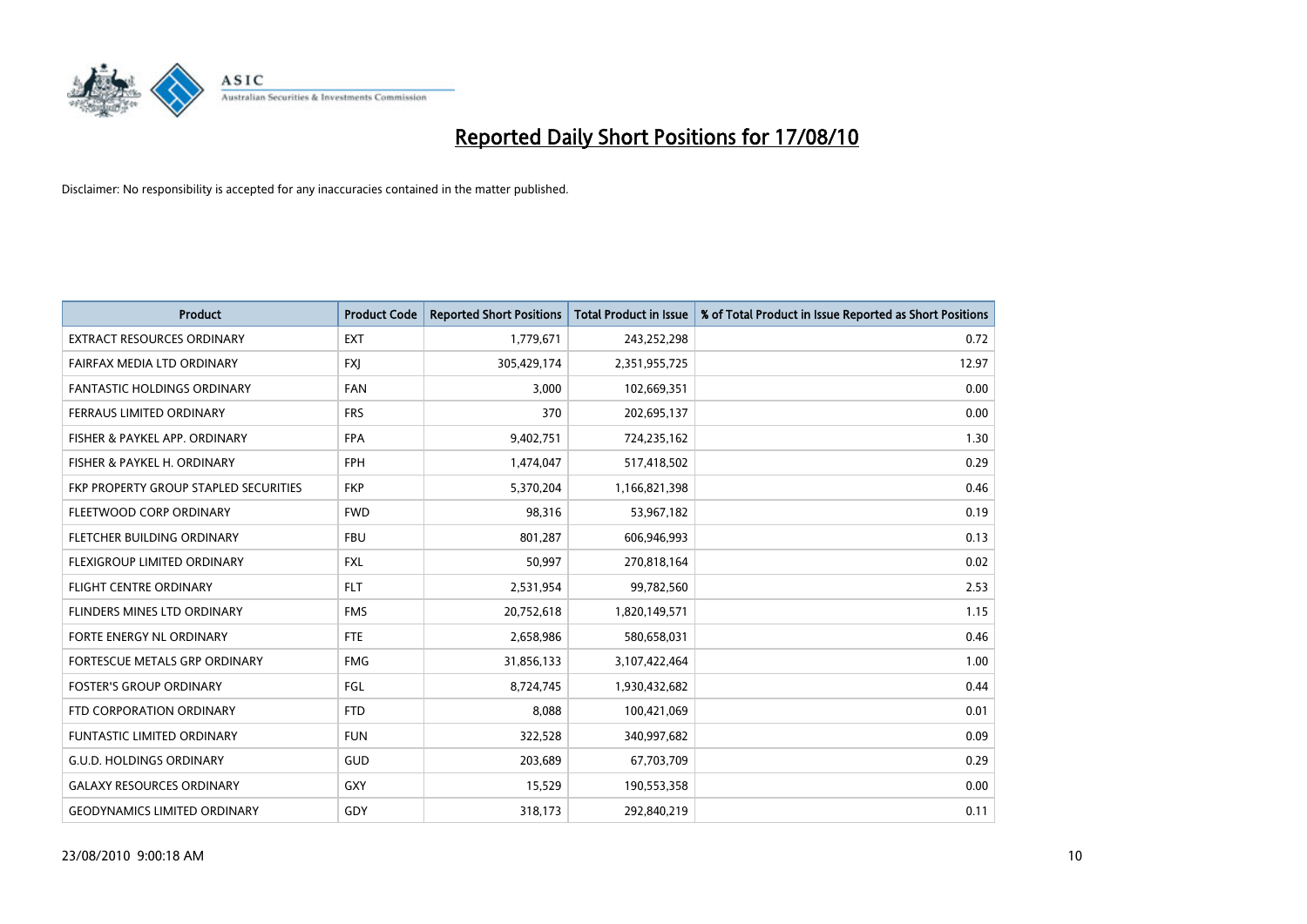

| <b>Product</b>                            | <b>Product Code</b> | <b>Reported Short Positions</b> | Total Product in Issue | % of Total Product in Issue Reported as Short Positions |
|-------------------------------------------|---------------------|---------------------------------|------------------------|---------------------------------------------------------|
| <b>GINDALBIE METALS LTD ORDINARY</b>      | <b>GBG</b>          | 9,020,063                       | 849,478,099            | 1.05                                                    |
| <b>GIRALIA RESOURCES NL ORDINARY</b>      | <b>GIR</b>          | 284,918                         | 178,325,170            | 0.15                                                    |
| <b>GLOBAL MINING ORDINARY</b>             | <b>GMI</b>          | 8,951                           | 194,749,220            | 0.00                                                    |
| <b>GLOUCESTER COAL ORDINARY</b>           | GCL                 | 258,592                         | 81,962,133             | 0.32                                                    |
| <b>GME RESOURCES LTD ORDINARY</b>         | <b>GME</b>          | 800                             | 302,352,750            | 0.00                                                    |
| <b>GOLDEN GATE PETROL ORDINARY</b>        | GGP                 | 11,538                          | 975,826,623            | 0.00                                                    |
| <b>GOLDEN WEST RESOURCE ORDINARY</b>      | <b>GWR</b>          | 1,617                           | 164,606,127            | 0.00                                                    |
| <b>GOODMAN FIELDER, ORDINARY</b>          | <b>GFF</b>          | 3,351,849                       | 1,380,386,438          | 0.26                                                    |
| <b>GOODMAN GROUP STAPLED US PROHIBIT.</b> | <b>GMG</b>          | 6,743,609                       | 6,369,751,394          | 0.10                                                    |
| <b>GPT GROUP STAPLED SEC.</b>             | <b>GPT</b>          | 11,407,217                      | 1,855,529,431          | 0.61                                                    |
| <b>GRAINCORP LIMITED A CLASS ORDINARY</b> | <b>GNC</b>          | 1,077,978                       | 198,318,900            | 0.54                                                    |
| <b>GRANGE RESOURCES, ORDINARY</b>         | <b>GRR</b>          | 1,478,000                       | 1,152,077,403          | 0.13                                                    |
| <b>GREAT SOUTHERN LTD ORDINARY</b>        | <b>GTP</b>          | 4,658,484                       | 643,234,118            | 0.72                                                    |
| <b>GREENLAND MIN EN LTD ORDINARY</b>      | GGG                 | 42,900                          | 249,905,308            | 0.02                                                    |
| <b>GRYPHON MINERALS LTD ORDINARY</b>      | GRY                 | 185,111                         | 234,586,657            | 0.08                                                    |
| GUINNESS PEAT GROUP. CHESS DEPOSITARY INT | <b>GPG</b>          | 55                              | 305,559,089            | 0.00                                                    |
| <b>GUNNS LIMITED ORDINARY</b>             | <b>GNS</b>          | 10,987,197                      | 806,734,892            | 1.34                                                    |
| <b>GWA INTERNATIONAL ORDINARY</b>         | <b>GWT</b>          | 3,912,128                       | 301,102,514            | 1.30                                                    |
| HARVEY NORMAN ORDINARY                    | <b>HVN</b>          | 31,777,601                      | 1,062,316,784          | 2.97                                                    |
| <b>HASTIE GROUP LIMITED ORDINARY</b>      | <b>HST</b>          | 176.491                         | 239,716,924            | 0.07                                                    |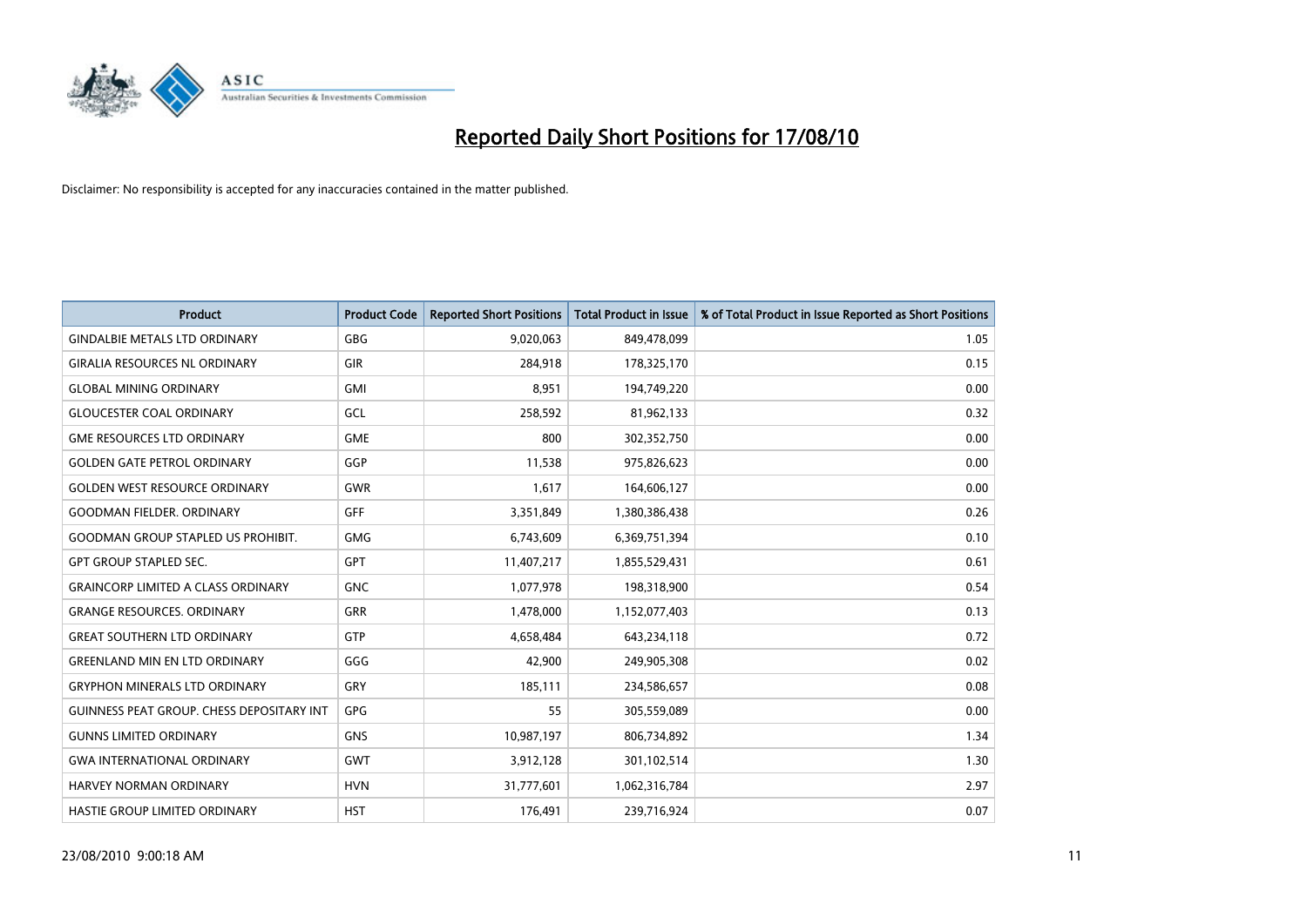

| <b>Product</b>                        | <b>Product Code</b> | <b>Reported Short Positions</b> | Total Product in Issue | % of Total Product in Issue Reported as Short Positions |
|---------------------------------------|---------------------|---------------------------------|------------------------|---------------------------------------------------------|
| HASTINGS DIVERSIFIED STAPLED SECURITY | <b>HDF</b>          | 181,014                         | 513,336,482            | 0.03                                                    |
| HEALTHSCOPE LIMITED ORDINARY          | <b>HSP</b>          | 1,442,624                       | 317,335,186            | 0.45                                                    |
| <b>HEARTWARE INT INC CDI 35:1</b>     | <b>HIN</b>          | 272,008                         | 72,583,000             | 0.37                                                    |
| <b>HENDERSON GROUP CDI 1:1</b>        | <b>HGG</b>          | 5,992,451                       | 566,751,863            | 1.06                                                    |
| HFA HOLDINGS LIMITED ORDINARY         | <b>HFA</b>          | 1,845,937                       | 469,330,170            | 0.39                                                    |
| HIGHLANDS PACIFIC ORDINARY            | HIG                 | 2,382,805                       | 669,062,148            | 0.36                                                    |
| HILLS INDUSTRIES LTD ORDINARY         | <b>HIL</b>          | 3,041,895                       | 248,219,660            | 1.23                                                    |
| HORIZON OIL LIMITED ORDINARY          | <b>HZN</b>          | 2,519,747                       | 1,126,621,515          | 0.22                                                    |
| HUNNU COAL LIMITED ORDINARY           | <b>HUN</b>          | 2,439                           | 109,600,002            | 0.00                                                    |
| <b>ICON ENERGY LIMITED ORDINARY</b>   | <b>ICN</b>          | 336,147                         | 439,801,394            | 0.09                                                    |
| <b>IINET LIMITED ORDINARY</b>         | <b>IIN</b>          | 1,094,448                       | 151,898,119            | 0.72                                                    |
| <b>ILUKA RESOURCES ORDINARY</b>       | <b>ILU</b>          | 8,589,990                       | 418,700,517            | 2.05                                                    |
| <b>IMDEX LIMITED ORDINARY</b>         | <b>IMD</b>          | 7,149                           | 195,047,128            | 0.00                                                    |
| IMF (AUSTRALIA) LTD ORDINARY          | <b>IMF</b>          | 380,423                         | 122,496,819            | 0.31                                                    |
| <b>IMX RESOURCES LTD ORDINARY</b>     | <b>IXR</b>          | 20,000                          | 260,252,803            | 0.01                                                    |
| <b>INCITEC PIVOT ORDINARY</b>         | IPL                 | 6,168,539                       | 1,628,730,107          | 0.38                                                    |
| <b>INDAGO RESOURCES LTD ORDINARY</b>  | <b>IDG</b>          | 8,179                           | 99,500,192             | 0.01                                                    |
| INDEPENDENCE GROUP ORDINARY           | <b>IGO</b>          | 97,788                          | 113,813,539            | 0.09                                                    |
| <b>INDOPHIL RESOURCES ORDINARY</b>    | <b>IRN</b>          | 289,850                         | 423,428,803            | 0.06                                                    |
| <b>INDUSTREA LIMITED ORDINARY</b>     | <b>IDL</b>          | 878,164                         | 956,668,877            | 0.08                                                    |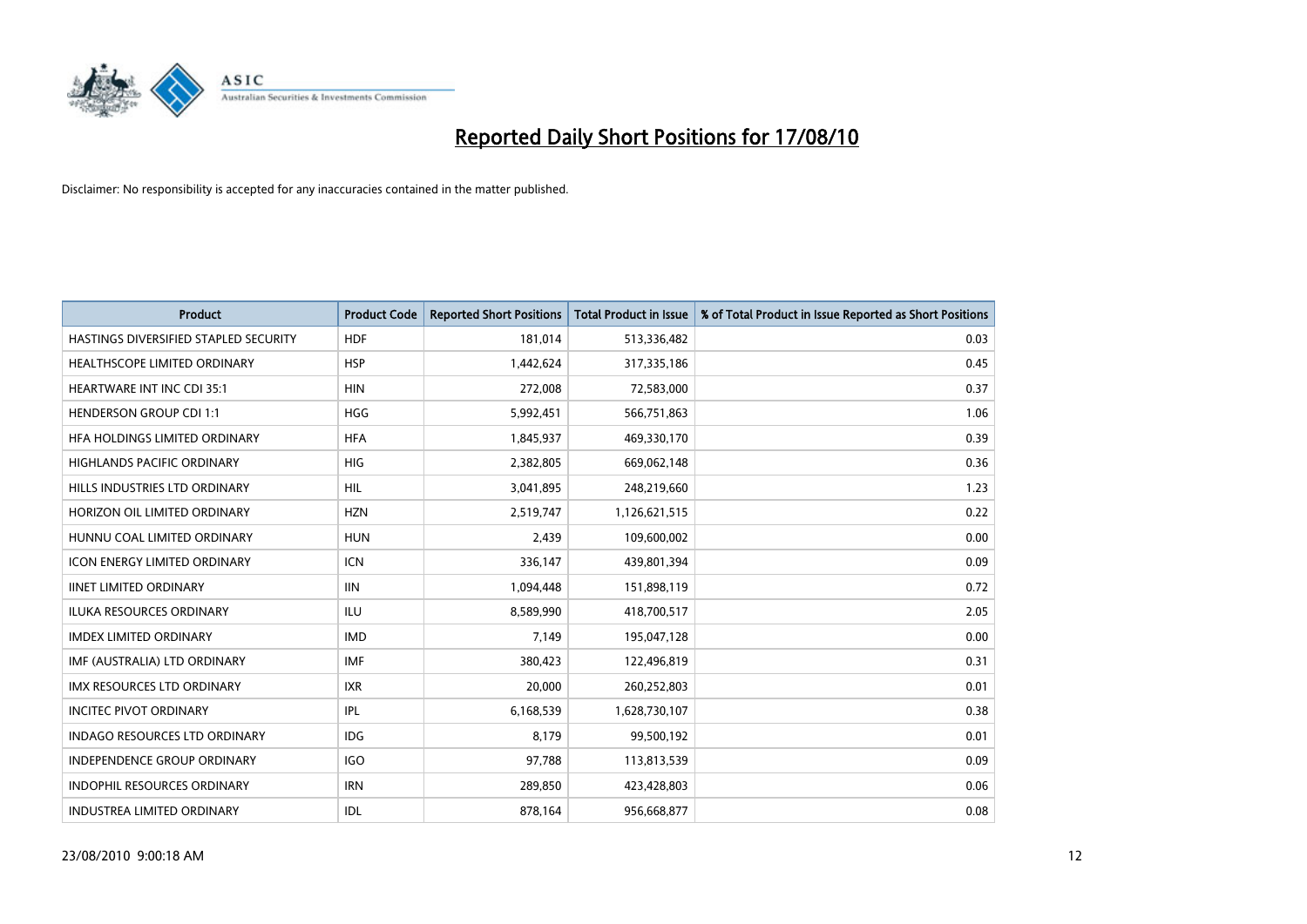

| <b>Product</b>                                  | <b>Product Code</b> | <b>Reported Short Positions</b> | <b>Total Product in Issue</b> | % of Total Product in Issue Reported as Short Positions |
|-------------------------------------------------|---------------------|---------------------------------|-------------------------------|---------------------------------------------------------|
| <b>INFIGEN ENERGY STAPLED SECURITIES</b>        | <b>IFN</b>          | 6,144,279                       | 760,374,428                   | 0.81                                                    |
| ING INDUSTRIAL FUND UNITS                       | <b>IIF</b>          | 8,030,508                       | 2,592,249,647                 | 0.30                                                    |
| ING OFFICE FUND STAPLED SECURITIES              | <b>IOF</b>          | 525,245                         | 2,729,071,212                 | 0.02                                                    |
| ING RE COM GROUP STAPLED SECURITIES             | <b>ILF</b>          | 9,075                           | 441,029,194                   | 0.00                                                    |
| <b>INSURANCE AUSTRALIA ORDINARY</b>             | <b>IAG</b>          | 1,541,233                       | 2,078,994,021                 | 0.06                                                    |
| INTEGRA MINING LTD, ORDINARY                    | <b>IGR</b>          | 1,583,078                       | 755,792,394                   | 0.20                                                    |
| <b>INTOLL GROUP STAPLED SECURITIES</b>          | <b>ITO</b>          | 741.487                         | 2,261,732,048                 | 0.03                                                    |
| <b>INTREPID MINES ORDINARY</b>                  | <b>IAU</b>          | 46.160                          | 429,946,319                   | 0.01                                                    |
| <b>INVOCARE LIMITED ORDINARY</b>                | <b>IVC</b>          | 1,034,045                       | 102,069,091                   | 1.01                                                    |
| <b>ION LIMITED ORDINARY</b>                     | <b>ION</b>          | 164,453                         | 256,365,105                   | 0.06                                                    |
| <b>IOOF HOLDINGS LTD ORDINARY</b>               | IFL.                | 1,630,577                       | 229,794,395                   | 0.69                                                    |
| <b>IRESS MARKET TECH. ORDINARY</b>              | <b>IRE</b>          | 1,415,379                       | 126,018,142                   | 1.12                                                    |
| <b>IRON ORE HOLDINGS ORDINARY</b>               | <b>IOH</b>          | 46.361                          | 135,380,683                   | 0.03                                                    |
| <b>ISHARES MSCI EAFE CDI 1:1</b>                | <b>IVE</b>          | 78,119                          | 590,400,000                   | 0.01                                                    |
| ISHARES MSCI EM MKTS CDI 1:1                    | <b>IEM</b>          | 22,167                          | 425,700,000                   | 0.01                                                    |
| <b>ISOFT GROUP LIMITED ORDINARY</b>             | <b>ISF</b>          | 15,846,767                      | 1,050,497,291                 | 1.49                                                    |
| <b>IVANHOE AUSTRALIA ORDINARY</b>               | <b>IVA</b>          | 883,049                         | 321,055,953                   | 0.29                                                    |
| <b>JABIRU METALS LTD ORDINARY</b>               | <b>JML</b>          | 490,181                         | 552,619,180                   | 0.08                                                    |
| <b>IAMES HARDIE INDUST CHESS DEPOSITARY INT</b> | <b>IHX</b>          | 14,287,762                      | 435,438,790                   | 3.26                                                    |
| <b>IAMESON RESOURCES ORDINARY</b>               | <b>JAL</b>          | 1,600,000                       | 63,885,910                    | 2.50                                                    |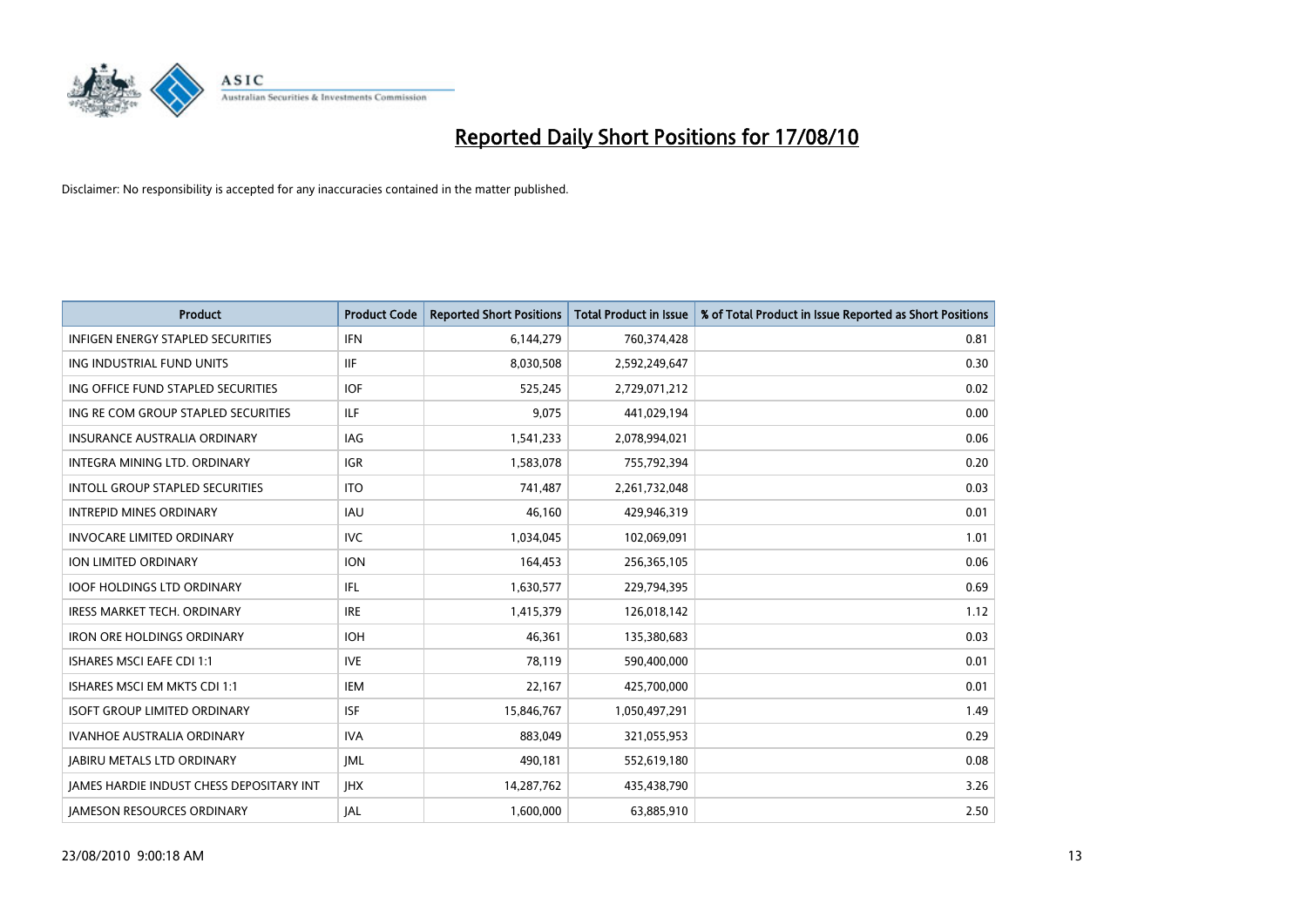

| <b>Product</b>                        | <b>Product Code</b> | <b>Reported Short Positions</b> | <b>Total Product in Issue</b> | % of Total Product in Issue Reported as Short Positions |
|---------------------------------------|---------------------|---------------------------------|-------------------------------|---------------------------------------------------------|
| <b>JB HI-FI LIMITED ORDINARY</b>      | <b>IBH</b>          | 5,029,426                       | 108,414,989                   | 4.64                                                    |
| KAGARA LTD ORDINARY                   | KZL                 | 4,914,518                       | 674,489,717                   | 0.73                                                    |
| KAROON GAS AUSTRALIA ORDINARY         | <b>KAR</b>          | 190,564                         | 177,546,198                   | 0.10                                                    |
| KATHMANDU HOLD LTD ORDINARY           | <b>KMD</b>          | 968,017                         | 200,000,000                   | 0.48                                                    |
| <b>KEYBRIDGE CAPITAL ORDINARY</b>     | <b>KBC</b>          | 5,999                           | 172,070,564                   | 0.00                                                    |
| KIMBERLEY METALS LTD ORDINARY         | <b>KBL</b>          | 2,609                           | 94,490,816                    | 0.00                                                    |
| KINGSGATE CONSOLID. ORDINARY          | <b>KCN</b>          | 425,850                         | 100,734,116                   | 0.42                                                    |
| LEIGHTON HOLDINGS ORDINARY            | LEI                 | 2,581,514                       | 300,692,299                   | 0.85                                                    |
| LEND LEASE GROUP UNIT/ORD STAPLED     | LLC                 | 302,556                         | 565,558,754                   | 0.05                                                    |
| LIHIR GOLD LIMITED. ORDINARY          | LGL                 | 58,294,960                      | 2,368,729,935                 | 2.47                                                    |
| LINC ENERGY LTD ORDINARY              | <b>LNC</b>          | 1,425,434                       | 494,947,572                   | 0.29                                                    |
| LYNAS CORPORATION ORDINARY            | <b>LYC</b>          | 10,436,953                      | 1,655,499,093                 | 0.64                                                    |
| MAC SERVICES (THE) ORDINARY           | <b>MSL</b>          | 26,564                          | 165,966,692                   | 0.01                                                    |
| MACARTHUR COAL ORDINARY               | <b>MCC</b>          | 703,363                         | 254,333,109                   | 0.27                                                    |
| <b>MACMAHON HOLDINGS ORDINARY</b>     | <b>MAH</b>          | 7,663,419                       | 733,711,705                   | 1.05                                                    |
| MACO ATLAS ROADS GRP ORDINARY STAPLED | <b>MOA</b>          | 3,689,070                       | 452,345,907                   | 0.83                                                    |
| MACQUARIE GROUP LTD ORDINARY          | <b>MQG</b>          | 5,320,481                       | 345,490,443                   | 1.52                                                    |
| <b>MANTRA RESOURCES ORDINARY</b>      | <b>MRU</b>          | 17,160                          | 130,229,188                   | 0.01                                                    |
| MAP GROUP STAPLED US PROHIBIT.        | <b>MAP</b>          | 3,775,705                       | 1,861,210,782                 | 0.21                                                    |
| <b>MARION ENERGY ORDINARY</b>         | MAE                 | 374,994                         | 429,822,043                   | 0.09                                                    |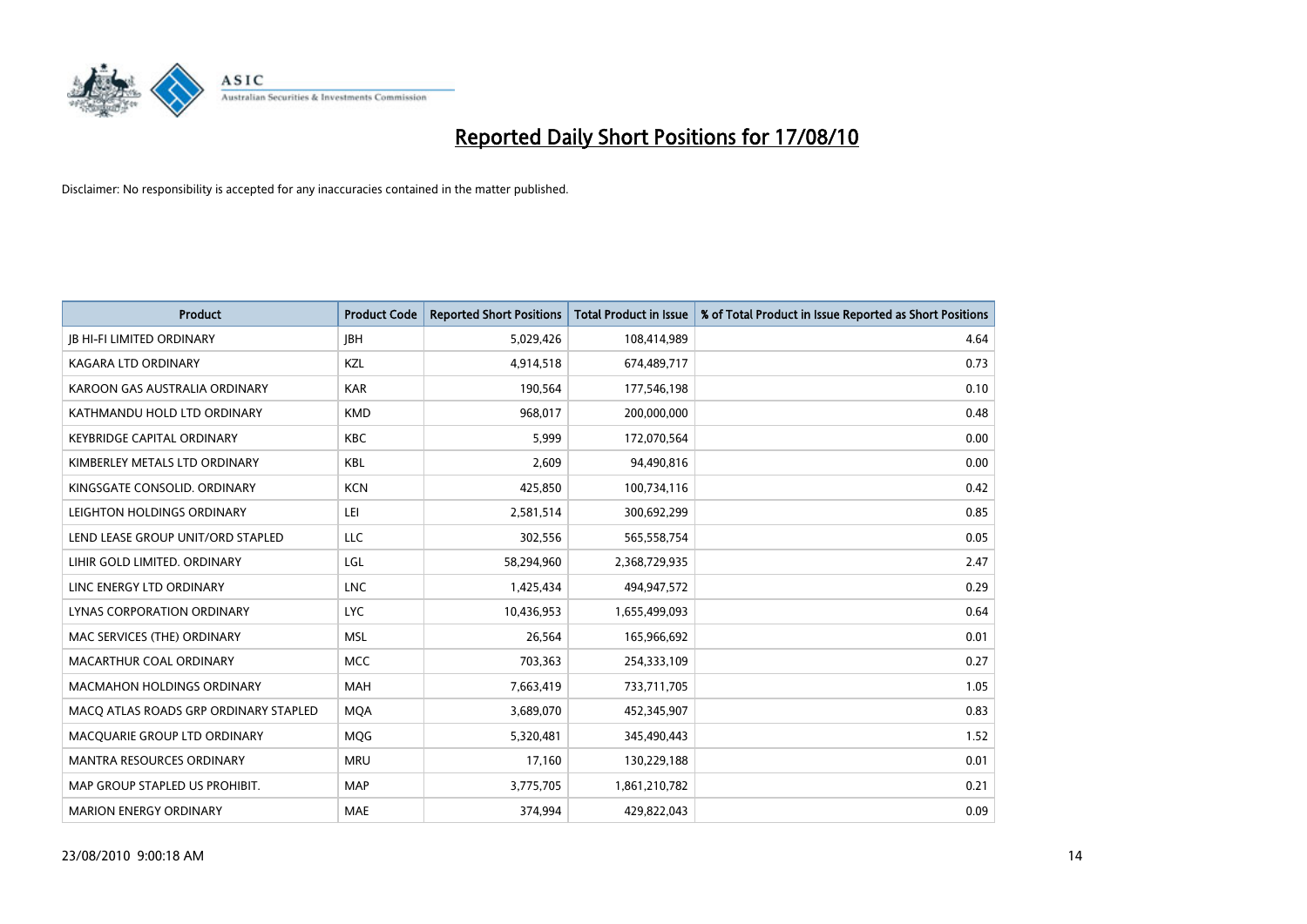

| <b>Product</b>                    | <b>Product Code</b> | <b>Reported Short Positions</b> | <b>Total Product in Issue</b> | % of Total Product in Issue Reported as Short Positions |
|-----------------------------------|---------------------|---------------------------------|-------------------------------|---------------------------------------------------------|
| <b>MCPHERSON'S LTD ORDINARY</b>   | <b>MCP</b>          | 8,228                           | 71,651,758                    | 0.01                                                    |
| MEDUSA MINING LTD ORDINARY        | <b>MML</b>          | 64,823                          | 187,584,911                   | 0.02                                                    |
| MELBOURNE IT LIMITED ORDINARY     | <b>MLB</b>          | 165,339                         | 79,572,767                    | 0.21                                                    |
| MEO AUSTRALIA LTD ORDINARY        | <b>MEO</b>          | 174,459                         | 477,220,955                   | 0.03                                                    |
| <b>MERMAID MARINE ORDINARY</b>    | <b>MRM</b>          | 299,113                         | 186,884,825                   | 0.16                                                    |
| METALS X LIMITED ORDINARY         | <b>MLX</b>          | 326,940                         | 1,365,661,782                 | 0.03                                                    |
| METCASH LIMITED ORDINARY          | <b>MTS</b>          | 17,523,662                      | 767,055,221                   | 2.28                                                    |
| METGASCO LIMITED ORDINARY         | <b>MEL</b>          | 235,435                         | 249,006,674                   | 0.09                                                    |
| MICLYN EXP OFFSHR ORDINARY        | <b>MIO</b>          | 199,999                         | 271,700,000                   | 0.07                                                    |
| MINARA RESOURCES ORDINARY         | <b>MRE</b>          | 3,693,561                       | 1,167,783,517                 | 0.30                                                    |
| MINCOR RESOURCES NL ORDINARY      | <b>MCR</b>          | 1,165,139                       | 200,184,686                   | 0.58                                                    |
| MINERAL DEPOSITS ORDINARY         | <b>MDL</b>          | 827,637                         | 580,576,525                   | 0.13                                                    |
| MINERAL RESOURCES, ORDINARY       | <b>MIN</b>          | 428,967                         | 166,853,768                   | 0.25                                                    |
| MIRABELA NICKEL LTD ORDINARY      | <b>MBN</b>          | 7,565,200                       | 367, 162, 725                 | 2.03                                                    |
| MIRVAC GROUP STAPLED SECURITIES   | <b>MGR</b>          | 2,420,609                       | 3,415,314,823                 | 0.07                                                    |
| MITCHELL COMMUNITCA. ORDINARY     | <b>MCU</b>          | 16,057                          | 301,761,208                   | 0.01                                                    |
| <b>MOLOPO ENERGY LTD ORDINARY</b> | <b>MPO</b>          | 246,834                         | 250,972,584                   | 0.10                                                    |
| MONADELPHOUS GROUP ORDINARY       | <b>MND</b>          | 1,126,592                       | 86,459,327                    | 1.31                                                    |
| MOSAIC OIL NL ORDINARY            | <b>MOS</b>          | 41.742                          | 821,710,775                   | 0.01                                                    |
| <b>MOUNT GIBSON IRON ORDINARY</b> | <b>MGX</b>          | 1,841,195                       | 1,079,570,693                 | 0.17                                                    |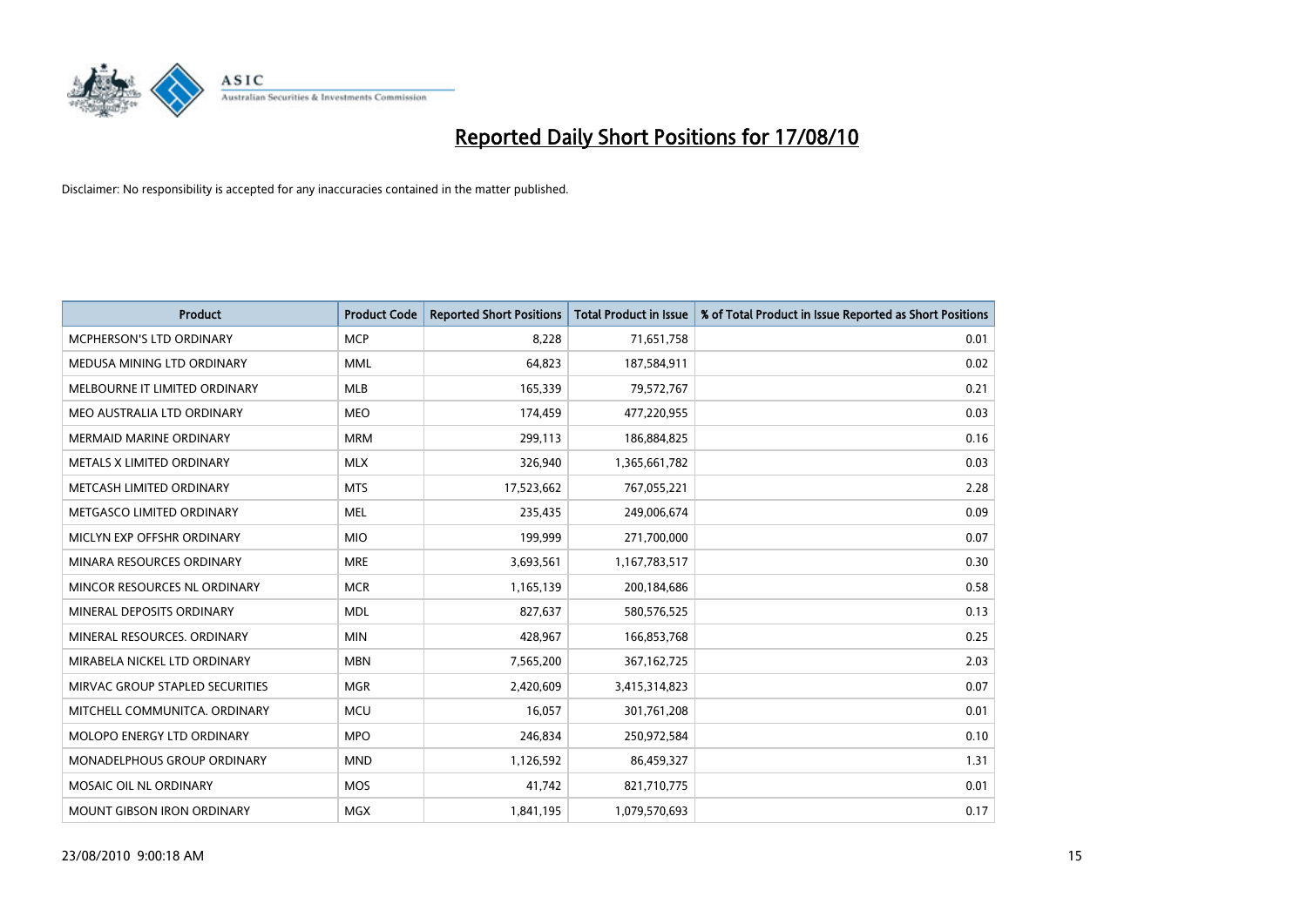

| <b>Product</b>                    | <b>Product Code</b> | <b>Reported Short Positions</b> | <b>Total Product in Issue</b> | % of Total Product in Issue Reported as Short Positions |
|-----------------------------------|---------------------|---------------------------------|-------------------------------|---------------------------------------------------------|
| MURCHISON METALS LTD ORDINARY     | <b>MMX</b>          | 3,096,948                       | 435,384,268                   | 0.70                                                    |
| <b>MYER HOLDINGS LTD ORDINARY</b> | <b>MYR</b>          | 14,658,685                      | 581,517,884                   | 2.52                                                    |
| <b>MYSTATE LIMITED ORDINARY</b>   | <b>MYS</b>          | 1,400                           | 67,411,055                    | 0.00                                                    |
| NATIONAL AUST. BANK ORDINARY      | <b>NAB</b>          | 6,965,970                       | 2,133,245,479                 | 0.32                                                    |
| NATURAL FUEL LIMITED ORDINARY     | <b>NFL</b>          |                                 | 506,612,127                   | 0.00                                                    |
| NAVITAS LIMITED ORDINARY          | <b>NVT</b>          | 850,169                         | 342,361,526                   | 0.24                                                    |
| NEPTUNE MARINE ORDINARY           | <b>NMS</b>          | 961,423                         | 429,842,672                   | 0.21                                                    |
| NEW HOPE CORPORATION ORDINARY     | <b>NHC</b>          | 383,589                         | 827,730,549                   | 0.05                                                    |
| NEWCREST MINING ORDINARY          | <b>NCM</b>          | 25,726,343                      | 483,499,363                   | 5.35                                                    |
| NEWS CORP A NON-VOTING CDI        | <b>NWSLV</b>        | 540,224                         | 1,824,472,286                 | 0.02                                                    |
| NEWS CORP B VOTING CDI            | <b>NWS</b>          | 7,561,859                       | 798,520,953                   | 0.92                                                    |
| NEXBIS LIMITED ORDINARY           | <b>NBS</b>          | 63,733                          | 498,972,940                   | 0.01                                                    |
| NEXUS ENERGY LIMITED ORDINARY     | <b>NXS</b>          | 4,770,012                       | 988,257,304                   | 0.47                                                    |
| NIB HOLDINGS LIMITED ORDINARY     | <b>NHF</b>          | 480,385                         | 495,431,427                   | 0.10                                                    |
| NICK SCALI LIMITED ORDINARY       | <b>NCK</b>          | 35,846                          | 81,000,000                    | 0.04                                                    |
| NIDO PETROLEUM ORDINARY           | <b>NDO</b>          | 6,633,131                       | 1,080,658,378                 | 0.61                                                    |
| NKWE PLATINUM 10C US COMMON       | <b>NKP</b>          | 55,766                          | 559,451,184                   | 0.01                                                    |
| NORTHERN CREST ORDINARY           | <b>NOC</b>          | 24,345                          | 116,074,781                   | 0.02                                                    |
| NORTHERN IRON LTD ORDINARY        | <b>NFE</b>          | 682,392                         | 292,204,786                   | 0.22                                                    |
| NRW HOLDINGS LIMITED ORDINARY     | <b>NWH</b>          | 113,262                         | 251,223,000                   | 0.04                                                    |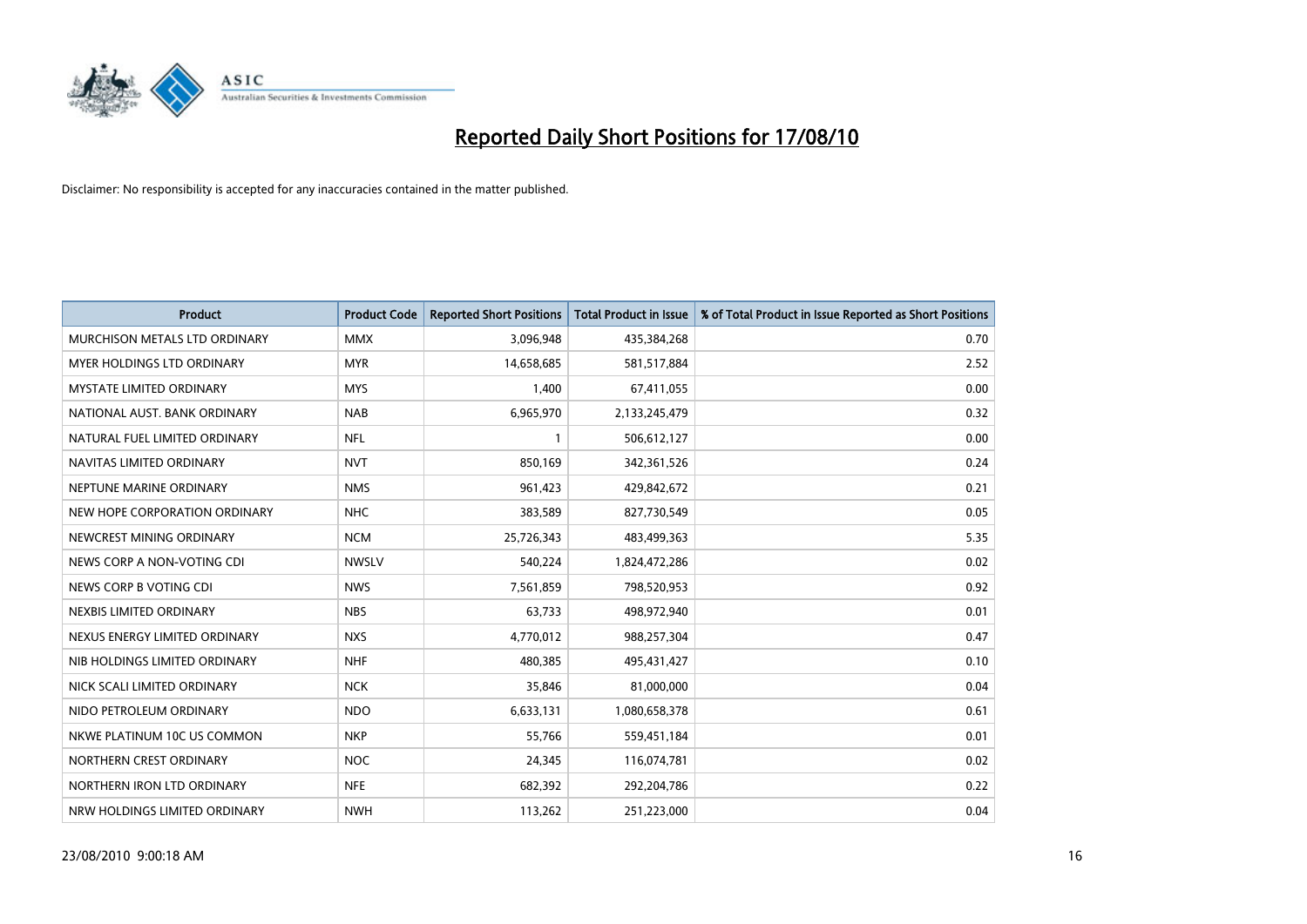

| <b>Product</b>                          | <b>Product Code</b> | <b>Reported Short Positions</b> | Total Product in Issue | % of Total Product in Issue Reported as Short Positions |
|-----------------------------------------|---------------------|---------------------------------|------------------------|---------------------------------------------------------|
| NUFARM LIMITED ORDINARY                 | <b>NUF</b>          | 2,528,288                       | 261,775,731            | 0.95                                                    |
| OAKTON LIMITED ORDINARY                 | <b>OKN</b>          | 522,661                         | 91,997,235             | 0.56                                                    |
| OCEANAGOLD CORP. CHESS DEPOSITARY INT   | <b>OGC</b>          | 410,977                         | 228,198,170            | 0.18                                                    |
| OCEANIA CAPITAL LTD ORDINARY            | <b>OCP</b>          | 2,500                           | 91,921,295             | 0.00                                                    |
| OIL SEARCH LTD ORDINARY                 | OSH                 | 5,594,895                       | 1,308,279,222          | 0.40                                                    |
| OM HOLDINGS LIMITED ORDINARY            | OMH                 | 738,667                         | 498,485,150            | 0.14                                                    |
| ONESTEEL LIMITED ORDINARY               | OST                 | 4,618,943                       | 1,331,583,166          | 0.35                                                    |
| ORICA LIMITED ORDINARY                  | ORI                 | 1,473,920                       | 362,100,430            | 0.39                                                    |
| ORIGIN ENERGY ORDINARY                  | <b>ORG</b>          | 2,233,026                       | 880,683,872            | 0.23                                                    |
| OTTO ENERGY LIMITED ORDINARY            | OEL                 | 109,204                         | 1,134,540,071          | 0.01                                                    |
| OZ MINERALS ORDINARY                    | OZL                 | 60,305,322                      | 3,121,339,730          | 1.94                                                    |
| PACIFIC BRANDS ORDINARY                 | <b>PBG</b>          | 7,243,857                       | 931,386,248            | 0.79                                                    |
| PALADIN ENERGY LTD ORDINARY             | <b>PDN</b>          | 19,596,394                      | 717,892,802            | 2.73                                                    |
| PAN PACIFIC PETROL. ORDINARY            | PPP                 | 105,257                         | 588,612,110            | 0.01                                                    |
| PANAUST LIMITED ORDINARY                | PNA                 | 12,669,088                      | 2,954,125,529          | 0.43                                                    |
| PANORAMIC RESOURCES ORDINARY            | PAN                 | 58,868                          | 205,262,842            | 0.03                                                    |
| PAPERLINX LIMITED ORDINARY              | <b>PPX</b>          | 17,887,702                      | 603,580,761            | 2.96                                                    |
| PAPERLINX SPS TRUST STEP UP PERP. PREF. | <b>PXUPA</b>        | 5,000                           | 2,850,000              | 0.18                                                    |
| PATTIES FOODS LTD ORDINARY              | PFL                 |                                 | 138,908,853            | 0.00                                                    |
| PEET LIMITED ORDINARY                   | <b>PPC</b>          | 479,130                         | 300,681,486            | 0.15                                                    |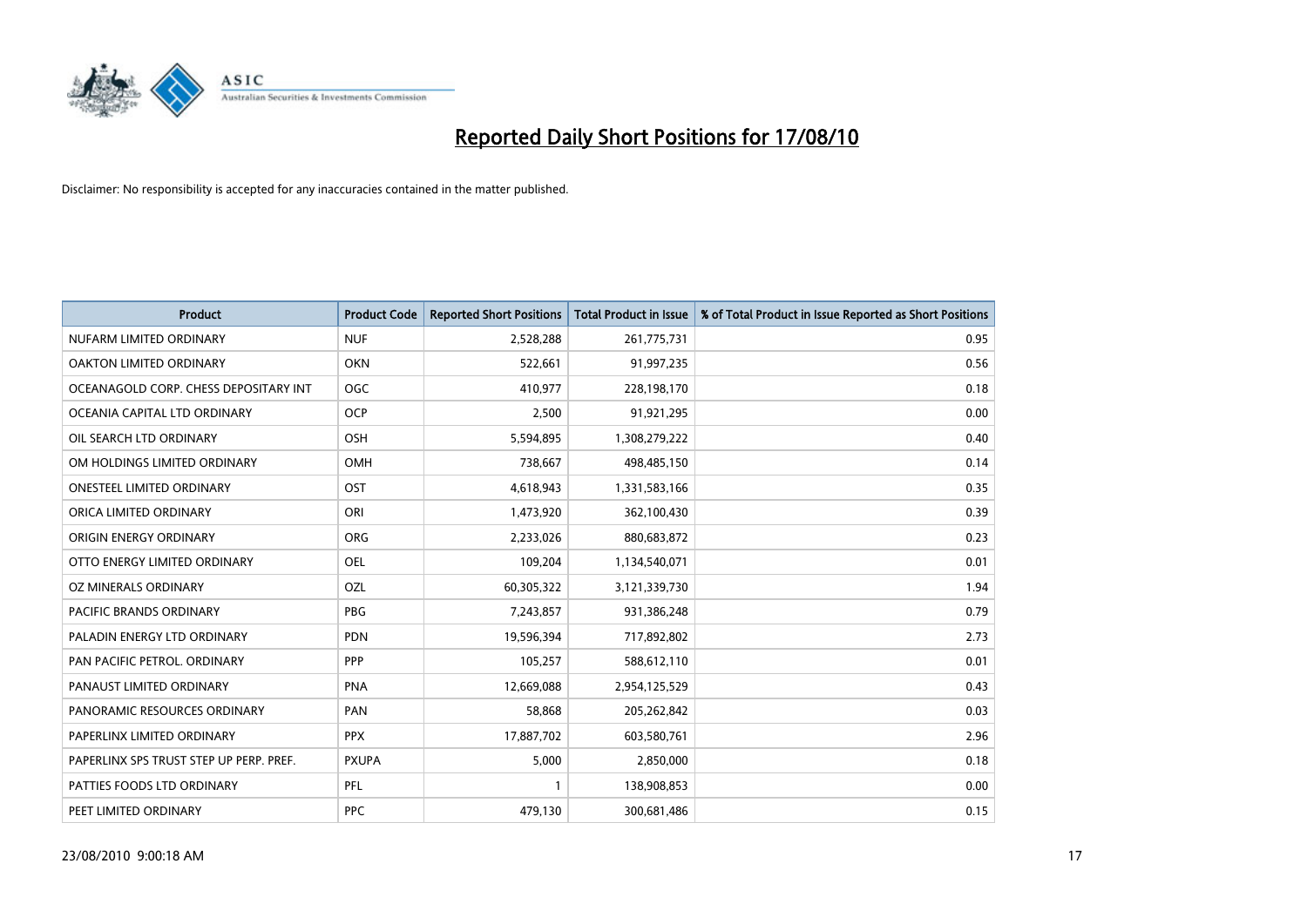

| <b>Product</b>                       | <b>Product Code</b> | <b>Reported Short Positions</b> | Total Product in Issue | % of Total Product in Issue Reported as Short Positions |
|--------------------------------------|---------------------|---------------------------------|------------------------|---------------------------------------------------------|
| PENINSULA MINERALS ORDINARY          | <b>PEN</b>          | 5,000                           | 1,629,749,898          | 0.00                                                    |
| PERILYA LIMITED ORDINARY             | PEM                 | 1,025,841                       | 526,075,563            | 0.19                                                    |
| PERPETUAL LIMITED ORDINARY           | PPT                 | 2,363,028                       | 43,417,478             | 5.43                                                    |
| PERSEUS MINING LTD ORDINARY          | PRU                 | 50,981                          | 421,282,088            | 0.01                                                    |
| PETSEC ENERGY ORDINARY               | <b>PSA</b>          | 223,332                         | 231,283,622            | 0.10                                                    |
| PHARMAXIS LTD ORDINARY               | <b>PXS</b>          | 1,163,827                       | 225,721,734            | 0.53                                                    |
| PHOTON GROUP LTD ORDINARY            | <b>PGA</b>          | 919,146                         | 187,440,645            | 0.49                                                    |
| PIKE RIVER COAL ORDINARY             | <b>PRC</b>          | 376,320                         | 405,301,433            | 0.09                                                    |
| PLATINUM ASSET ORDINARY              | <b>PTM</b>          | 3,360,810                       | 561,347,878            | 0.58                                                    |
| PLATINUM AUSTRALIA ORDINARY          | <b>PLA</b>          | 5,981,132                       | 321,130,521            | 1.87                                                    |
| PLATINUM CAPITAL LTD ORDINARY        | <b>PMC</b>          |                                 | 162,258,814            | 0.00                                                    |
| PMP LIMITED ORDINARY                 | <b>PMP</b>          | 1,211,897                       | 335,338,483            | 0.36                                                    |
| PORT BOUVARD LIMITED ORDINARY        | PBD                 | 6,754                           | 593,868,295            | 0.00                                                    |
| PREMIER INVESTMENTS ORDINARY         | <b>PMV</b>          | 62,140                          | 155,030,045            | 0.03                                                    |
| PRIMARY HEALTH CARE ORDINARY         | <b>PRY</b>          | 8,833,114                       | 491,428,342            | 1.81                                                    |
| PRIME INFR GROUP. STAPLED SECURITIES | PIH                 | 1,187,225                       | 351,776,795            | 0.33                                                    |
| PRIME MEDIA GRP LTD ORDINARY         | PRT                 | $\overline{2}$                  | 366,330,303            | 0.00                                                    |
| PRIMEAG AUSTRALIA ORDINARY           | PAG                 | 319,089                         | 150,569,976            | 0.22                                                    |
| PROGEN PHARMACEUTIC ORDINARY         | PGL                 | 151,596                         | 24,709,097             | 0.61                                                    |
| PROGRAMMED ORDINARY                  | PRG                 | 258,861                         | 118,169,908            | 0.22                                                    |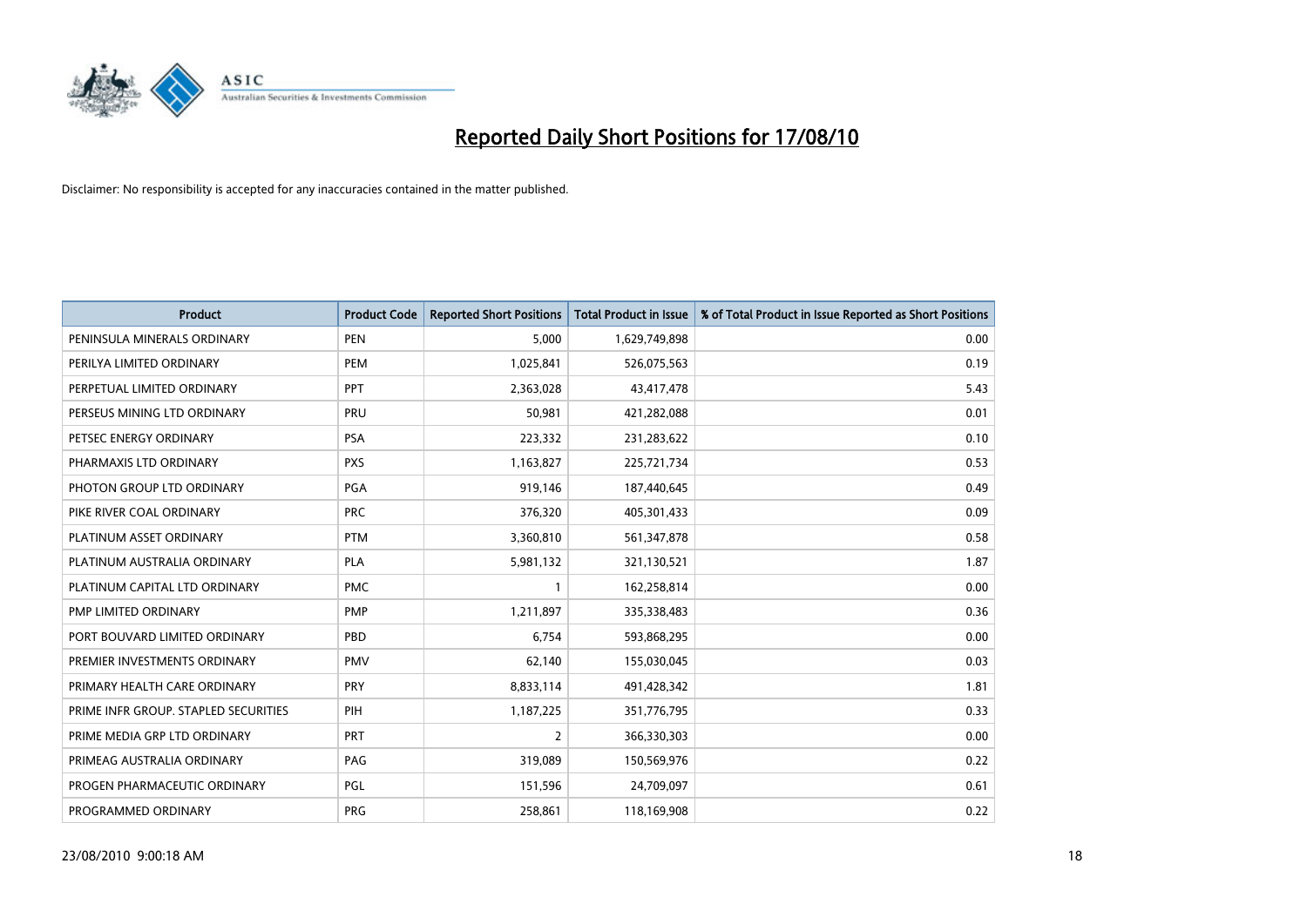

| <b>Product</b>                      | <b>Product Code</b> | <b>Reported Short Positions</b> | Total Product in Issue | % of Total Product in Issue Reported as Short Positions |
|-------------------------------------|---------------------|---------------------------------|------------------------|---------------------------------------------------------|
| <b>PSIVIDA CORP CDI 1:1</b>         | <b>PVA</b>          | 6,878                           | 7,849,757              | 0.09                                                    |
| <b>QANTAS AIRWAYS ORDINARY</b>      | QAN                 | 27,460,957                      | 2,265,123,620          | 1.22                                                    |
| QBE INSURANCE GROUP ORDINARY        | OBE                 | 18,081,275                      | 1,035,071,131          | 1.75                                                    |
| RAMELIUS RESOURCES ORDINARY         | <b>RMS</b>          | 12,533                          | 291,200,265            | 0.00                                                    |
| RAMSAY HEALTH CARE ORDINARY         | <b>RHC</b>          | 1,304,205                       | 202,081,252            | 0.63                                                    |
| RANGE RESOURCES LTD ORDINARY        | <b>RRS</b>          | 1,250,000                       | 1,052,019,983          | 0.12                                                    |
| <b>RCR TOMLINSON ORDINARY</b>       | <b>RCR</b>          | 68.067                          | 131,860,172            | 0.05                                                    |
| RED FORK ENERGY ORDINARY            | <b>RFE</b>          | 7,696                           | 139,535,000            | 0.01                                                    |
| <b>REDFLEX HOLDINGS ORDINARY</b>    | <b>RDF</b>          | 22,076                          | 110,010,757            | 0.02                                                    |
| REED RESOURCES LTD ORDINARY         | <b>RDR</b>          | 268,205                         | 192,271,768            | 0.14                                                    |
| REGIS RESOURCES ORDINARY            | <b>RRL</b>          | 205,252                         | 414,452,125            | 0.05                                                    |
| <b>RESMED INC BONUS CDI DEF</b>     | <b>RMDBN</b>        | 1,167,588                       | 760,000,000            | 0.15                                                    |
| RESMED INC CDI 10:1                 | <b>RMD</b>          | 2,173,456                       | 772,670,160            | 0.27                                                    |
| RESOLUTE MINING ORDINARY            | <b>RSG</b>          | 341,084                         | 392,736,732            | 0.09                                                    |
| <b>RESOURCE GENERATION ORDINARY</b> | <b>RES</b>          | 157,911                         | 164,412,477            | 0.10                                                    |
| REVERSE CORP LIMITED ORDINARY       | <b>REF</b>          | 25,141                          | 92,382,175             | 0.03                                                    |
| RHG LIMITED ORDINARY                | <b>RHG</b>          | 13,020                          | 317,910,688            | 0.00                                                    |
| RIDLEY CORPORATION ORDINARY         | <b>RIC</b>          | 53,937                          | 307,817,071            | 0.02                                                    |
| RIO TINTO LIMITED ORDINARY          | <b>RIO</b>          | 12,188,066                      | 606,831,240            | 1.99                                                    |
| RIVERCITY MOTORWAY STAPLED          | <b>RCY</b>          | 4,204,803                       | 957,010,115            | 0.43                                                    |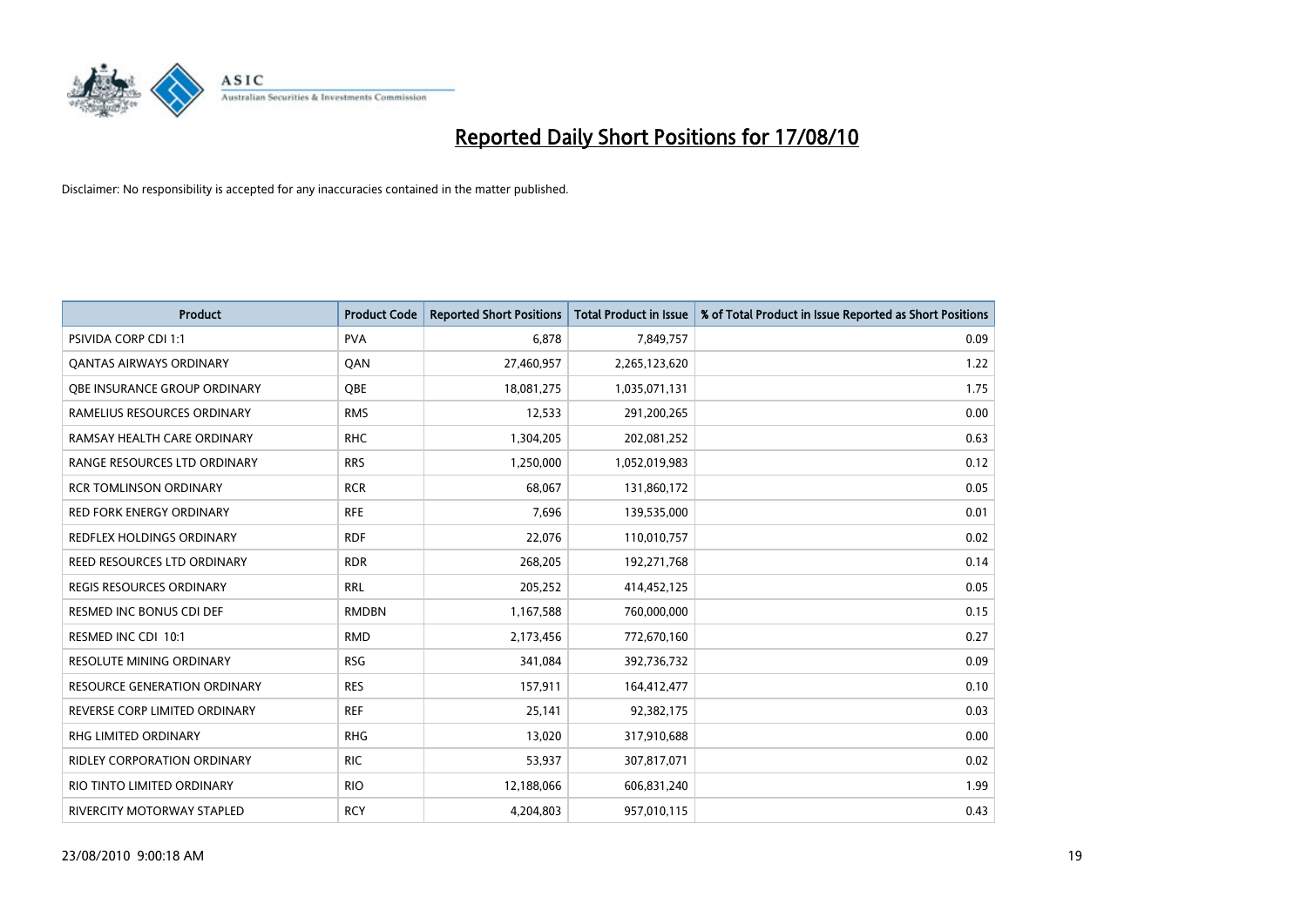

| <b>Product</b>                           | <b>Product Code</b> | <b>Reported Short Positions</b> | <b>Total Product in Issue</b> | % of Total Product in Issue Reported as Short Positions |
|------------------------------------------|---------------------|---------------------------------|-------------------------------|---------------------------------------------------------|
| RIVERSDALE MINING ORDINARY               | <b>RIV</b>          | 452,358                         | 236,013,688                   | 0.18                                                    |
| ROC OIL COMPANY ORDINARY                 | <b>ROC</b>          | 847,719                         | 713,154,560                   | 0.12                                                    |
| SAI GLOBAL LIMITED ORDINARY              | SAI                 | 54,846                          | 192,253,351                   | 0.02                                                    |
| SALMAT LIMITED ORDINARY                  | <b>SLM</b>          | 95,615                          | 159,131,983                   | 0.06                                                    |
| SANDFIRE RESOURCES ORDINARY              | <b>SFR</b>          | 4,121                           | 131,534,760                   | 0.00                                                    |
| SANTOS LTD ORDINARY                      | <b>STO</b>          | 995,041                         | 832,568,323                   | 0.11                                                    |
| SARACEN MINERAL ORDINARY                 | <b>SAR</b>          | 106,424                         | 491,818,083                   | 0.02                                                    |
| SEDGMAN LIMITED ORDINARY                 | <b>SDM</b>          | 150,000                         | 205,986,681                   | 0.07                                                    |
| SEEK LIMITED ORDINARY                    | <b>SEK</b>          | 4,859,122                       | 336,584,488                   | 1.43                                                    |
| SENETAS CORPORATION ORDINARY             | <b>SEN</b>          | 756,999                         | 461,522,263                   | 0.16                                                    |
| SERVCORP LIMITED ORDINARY                | SRV                 | 104,655                         | 98,440,807                    | 0.10                                                    |
| SERVICE STREAM ORDINARY                  | <b>SSM</b>          | 344,663                         | 283,418,867                   | 0.12                                                    |
| SEVEN GROUP HOLDINGS ORDINARY            | <b>SVW</b>          | 1,209,433                       | 305,410,281                   | 0.39                                                    |
| SIGMA PHARMACEUTICAL ORDINARY            | SIP                 | 11,684,026                      | 1,178,626,572                 | 1.00                                                    |
| SILEX SYSTEMS ORDINARY                   | <b>SLX</b>          | 175,580                         | 149,296,747                   | 0.11                                                    |
| SILVER LAKE RESOURCE ORDINARY            | <b>SLR</b>          | 114,785                         | 178,757,838                   | 0.07                                                    |
| SIMS METAL MGMT LTD ORDINARY             | SGM                 | 2,047,750                       | 203,891,295                   | 1.00                                                    |
| SINGAPORE TELECOMM. CHESS DEPOSITARY INT | SGT                 | 5,873,484                       | 404,134,884                   | 1.46                                                    |
| SKILLED GROUP LTD ORDINARY               | <b>SKE</b>          | 101,567                         | 190,738,408                   | 0.05                                                    |
| SKY CITY ENTERTAIN. ORDINARY             | <b>SKC</b>          | 7,310,022                       | 575,114,687                   | 1.27                                                    |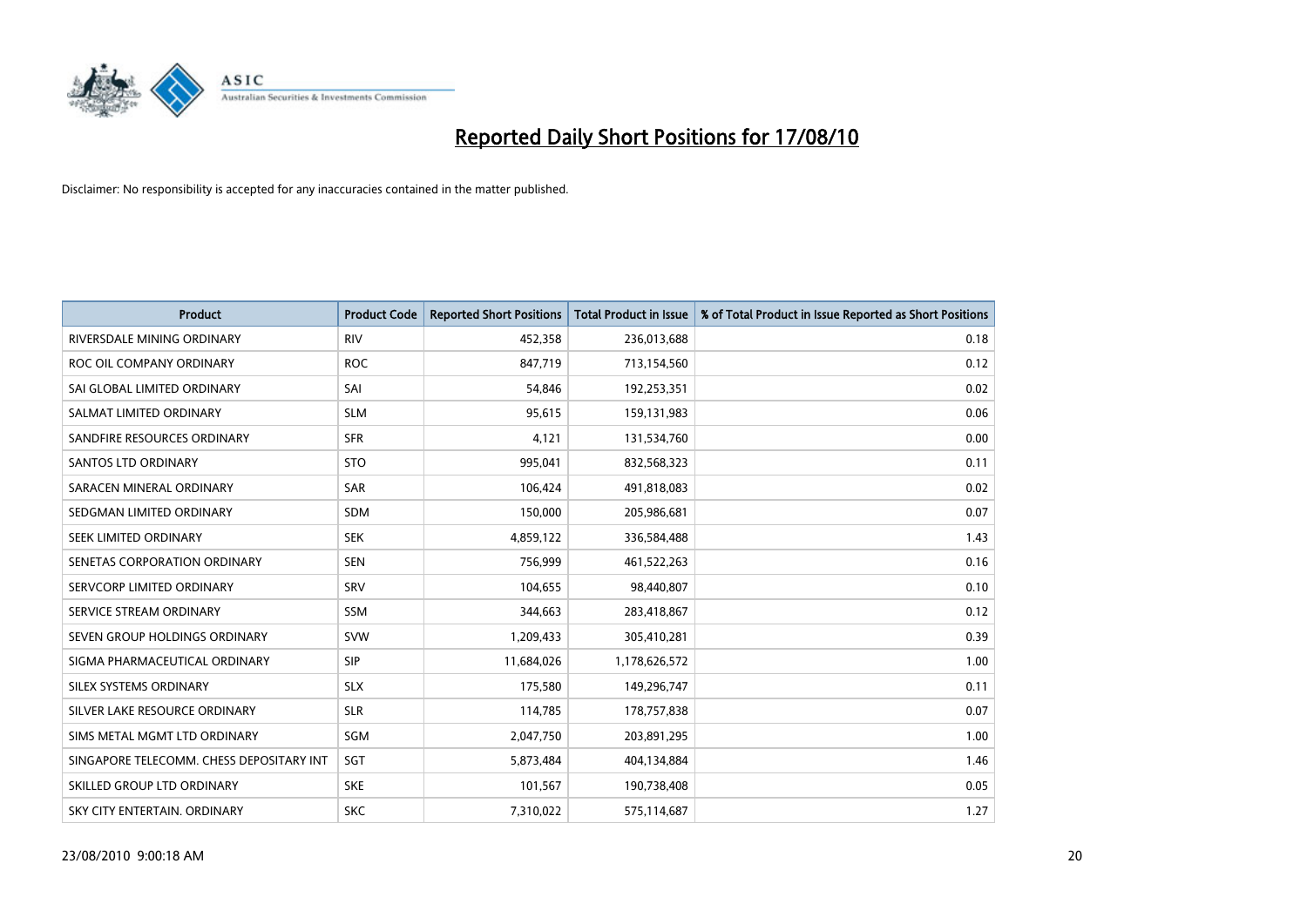

| <b>Product</b>                          | <b>Product Code</b> | <b>Reported Short Positions</b> | <b>Total Product in Issue</b> | % of Total Product in Issue Reported as Short Positions |
|-----------------------------------------|---------------------|---------------------------------|-------------------------------|---------------------------------------------------------|
| <b>SKY NETWORK ORDINARY</b>             | <b>SKT</b>          | 867,690                         | 389,139,785                   | 0.22                                                    |
| SMS MANAGEMENT. ORDINARY                | <b>SMX</b>          | 16,529                          | 67,182,500                    | 0.03                                                    |
| SONIC HEALTHCARE ORDINARY               | <b>SHL</b>          | 3,551,855                       | 388,429,875                   | 0.92                                                    |
| SOUL PATTINSON (W.H) ORDINARY           | SOL                 | 5,792                           | 238,640,580                   | 0.00                                                    |
| SP AUSNET STAPLED SECURITIES            | <b>SPN</b>          | 3,593,963                       | 2,748,353,504                 | 0.13                                                    |
| SPARK INFRASTRUCTURE STAPLED SECURITIES | SKI                 | 6,513,137                       | 1,031,911,394                 | 0.62                                                    |
| SPDR 200 FUND ETF UNITS                 | <b>STW</b>          | 3,807                           | 58,028,081                    | 0.01                                                    |
| SPECIALTY FASHION ORDINARY              | SFH                 | 1,847,220                       | 190,964,693                   | 0.97                                                    |
| SPHERE MINERALS LTD ORDINARY            | <b>SPH</b>          | 75,000                          | 171,348,151                   | 0.04                                                    |
| SPOTLESS GROUP LTD ORDINARY             | <b>SPT</b>          | 864,112                         | 259,309,656                   | 0.33                                                    |
| ST BARBARA LIMITED ORDINARY             | <b>SBM</b>          | 28,448,820                      | 1,953,168,407                 | 1.45                                                    |
| STAGING CONNECTIONS ORDINARY            | <b>STG</b>          | 2,917,189                       | 783,175,134                   | 0.37                                                    |
| STH AMERICAN COR LTD ORDINARY           | SAY                 | 9,200                           | 206,832,027                   | 0.00                                                    |
| STHN CROSS MEDIA ORDINARY               | SXL                 | 92,164                          | 378,827,750                   | 0.02                                                    |
| STOCKLAND UNITS/ORD STAPLED             | SGP                 | 13,182,570                      | 2,383,036,717                 | 0.54                                                    |
| STRAITS RESOURCES ORDINARY              | SRL                 | 5,324,564                       | 255,203,613                   | 2.09                                                    |
| STW COMMUNICATIONS ORDINARY             | SGN                 | 118,405                         | 364,310,964                   | 0.03                                                    |
| SUNCORP-METWAY, ORDINARY                | <b>SUN</b>          | 3,079,776                       | 1,281,390,524                 | 0.23                                                    |
| SUNDANCE RESOURCES ORDINARY             | <b>SDL</b>          | 16,255,796                      | 2,709,995,932                 | 0.58                                                    |
| SUNLAND GROUP LTD ORDINARY              | <b>SDG</b>          | 142,386                         | 251,107,692                   | 0.04                                                    |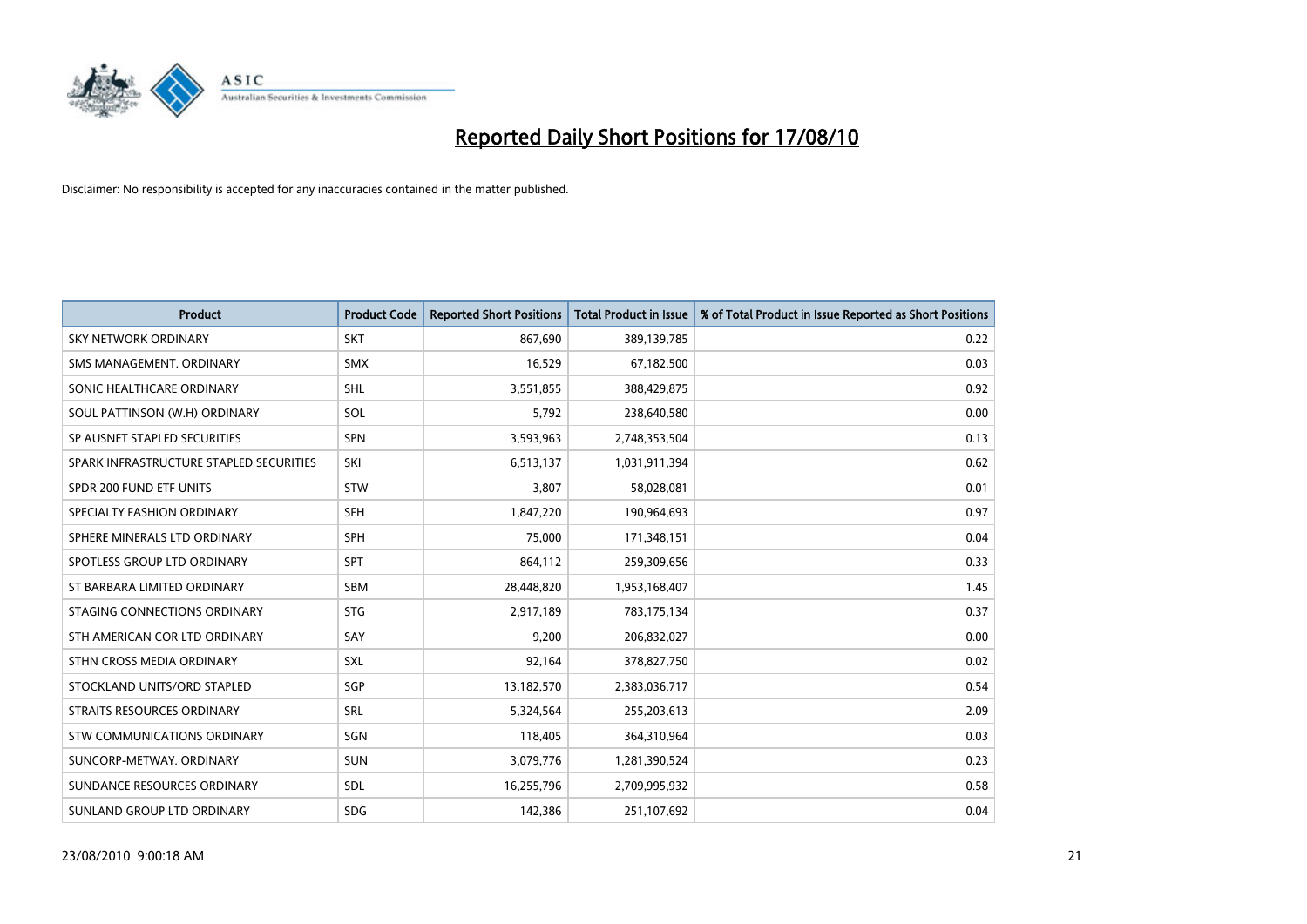

| <b>Product</b>                      | <b>Product Code</b> | <b>Reported Short Positions</b> | <b>Total Product in Issue</b> | % of Total Product in Issue Reported as Short Positions |
|-------------------------------------|---------------------|---------------------------------|-------------------------------|---------------------------------------------------------|
| SUPER CHEAP AUTO GRP ORDINARY       | <b>SUL</b>          | 273,035                         | 127,532,302                   | 0.21                                                    |
| SWICK MINING ORDINARY               | <b>SWK</b>          | 1,548                           | 236,724,970                   | 0.00                                                    |
| SYMEX HOLDINGS ORDINARY             | SYM                 | 6,633                           | 125,037,628                   | 0.01                                                    |
| TABCORP HOLDINGS LTD ORDINARY       | <b>TAH</b>          | 12,381,362                      | 612,625,759                   | 2.02                                                    |
| <b>TALENT2 INTERNATION ORDINARY</b> | <b>TWO</b>          | 7                               | 141,141,846                   | 0.00                                                    |
| TAP OIL LIMITED ORDINARY            | <b>TAP</b>          | 11,802                          | 156,485,921                   | 0.01                                                    |
| TASSAL GROUP LIMITED ORDINARY       | <b>TGR</b>          | 3,357,249                       | 144,197,882                   | 2.32                                                    |
| TATTS GROUP LTD ORDINARY            | <b>TTS</b>          | 7,912,913                       | 1,281,937,479                 | 0.62                                                    |
| TECHNOLOGY ONE ORDINARY             | <b>TNE</b>          | 61,063                          | 300,303,455                   | 0.02                                                    |
| TELECOM CORPORATION ORDINARY        | <b>TEL</b>          | 44,313,296                      | 1,920,694,831                 | 2.27                                                    |
| TELSTRA CORPORATION. ORDINARY       | <b>TLS</b>          | 67,783,233                      | 12,443,074,357                | 0.54                                                    |
| TEN NETWORK HOLDINGS ORDINARY       | <b>TEN</b>          | 6,779,609                       | 1,045,236,720                 | 0.65                                                    |
| TFS CORPORATION LTD ORDINARY        | <b>TFC</b>          | 69,729                          | 227,360,909                   | 0.03                                                    |
| THE REJECT SHOP ORDINARY            | <b>TRS</b>          | 13,625                          | 26,033,570                    | 0.05                                                    |
| THOR MINING PLC CHESS DEPOSITARY    | <b>THR</b>          | 2,307                           | 200,247,701                   | 0.00                                                    |
| THORN GROUP LIMITED ORDINARY        | <b>TGA</b>          | 2,360                           | 129,441,655                   | 0.00                                                    |
| TIMBERCORP LIMITED ORDINARY         | <b>TIM</b>          | 2,752,682                       | 352,071,429                   | 0.78                                                    |
| TISHMAN SPEYER UNITS                | <b>TSO</b>          | 50,704                          | 338,440,904                   | 0.01                                                    |
| TNG LIMITED ORDINARY                | <b>TNG</b>          | 4,321                           | 258,055,076                   | 0.00                                                    |
| TOLL HOLDINGS LTD ORDINARY          | <b>TOL</b>          | 9,906,608                       | 702,867,609                   | 1.41                                                    |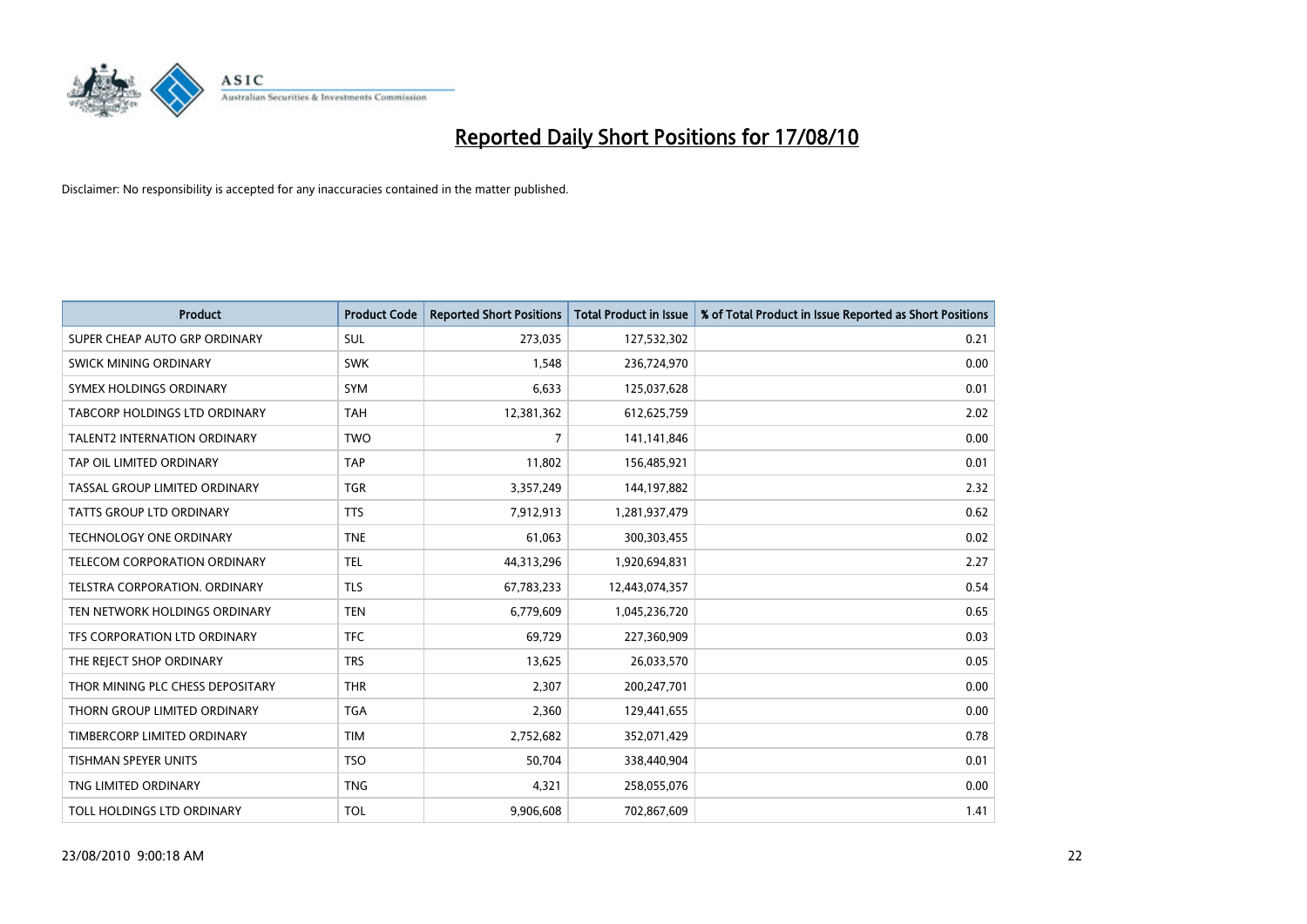

| <b>Product</b>                            | <b>Product Code</b> | <b>Reported Short Positions</b> | Total Product in Issue | % of Total Product in Issue Reported as Short Positions |
|-------------------------------------------|---------------------|---------------------------------|------------------------|---------------------------------------------------------|
| TORO ENERGY LIMITED ORDINARY              | <b>TOE</b>          | 35.404                          | 964,936,676            | 0.00                                                    |
| <b>TOWER AUSTRALIA ORDINARY</b>           | <b>TAL</b>          | 1,393,618                       | 415,928,881            | 0.32                                                    |
| <b>TOWER LIMITED ORDINARY</b>             | <b>TWR</b>          | 689,519                         | 260,631,787            | 0.26                                                    |
| TOX FREE SOLUTIONS ORDINARY               | <b>TOX</b>          | 92,797                          | 91,765,500             | 0.09                                                    |
| TPG TELECOM LIMITED ORDINARY              | <b>TPM</b>          | 466,165                         | 767,849,104            | 0.06                                                    |
| TRANSFIELD SERV INFR STAPLED SECURITIES   | <b>TSI</b>          | 360,493                         | 432,184,488            | 0.08                                                    |
| TRANSFIELD SERVICES ORDINARY              | <b>TSE</b>          | 129,275                         | 414,278,904            | 0.04                                                    |
| TRANSPACIFIC INDUST, ORDINARY             | <b>TPI</b>          | 12,471,138                      | 960,638,735            | 1.29                                                    |
| TRANSURBAN GROUP TRIPLE STAPLED SEC.      | <b>TCL</b>          | 7,471,133                       | 1,414,667,986          | 0.53                                                    |
| TRINITY GROUP STAPLED SECURITIES          | <b>TCO</b>          | 3,419                           | 231,701,539            | 0.00                                                    |
| TROY RESOURCES NL ORDINARY                | <b>TRY</b>          | 36,940                          | 87,474,323             | 0.05                                                    |
| UGL LIMITED ORDINARY                      | UGL                 | 4,185,111                       | 165,928,705            | 2.49                                                    |
| UXC LIMITED ORDINARY                      | <b>UXC</b>          | 678,611                         | 295,782,304            | 0.22                                                    |
| VALAD PROPERTY GROUP STAPLED US PROHIBIT. | <b>VPG</b>          | 4,726,571                       | 2,287,682,926          | 0.21                                                    |
| <b>VDM GROUP LIMITED ORDINARY</b>         | <b>VMG</b>          | 11.116                          | 195,613,088            | 0.01                                                    |
| <b>VENTURE MINERALS ORDINARY</b>          | <b>VMS</b>          | 6,500                           | 168, 163, 334          | 0.00                                                    |
| VILLAGE ROADSHOW LTD ORDINARY             | <b>VRL</b>          | 682                             | 114,217,649            | 0.00                                                    |
| VILLAGE ROADSHOW LTD 'A' CLASS PREFERENCE | <b>VRLPA</b>        | 19,557                          | 52,235,451             | 0.04                                                    |
| <b>VIRGIN BLUE HOLDINGS ORDINARY</b>      | <b>VBA</b>          | 15,464,443                      | 2,209,126,568          | 0.70                                                    |
| VISION GROUP HLDGS ORDINARY               | <b>VGH</b>          | 78,000                          | 72,671,765             | 0.11                                                    |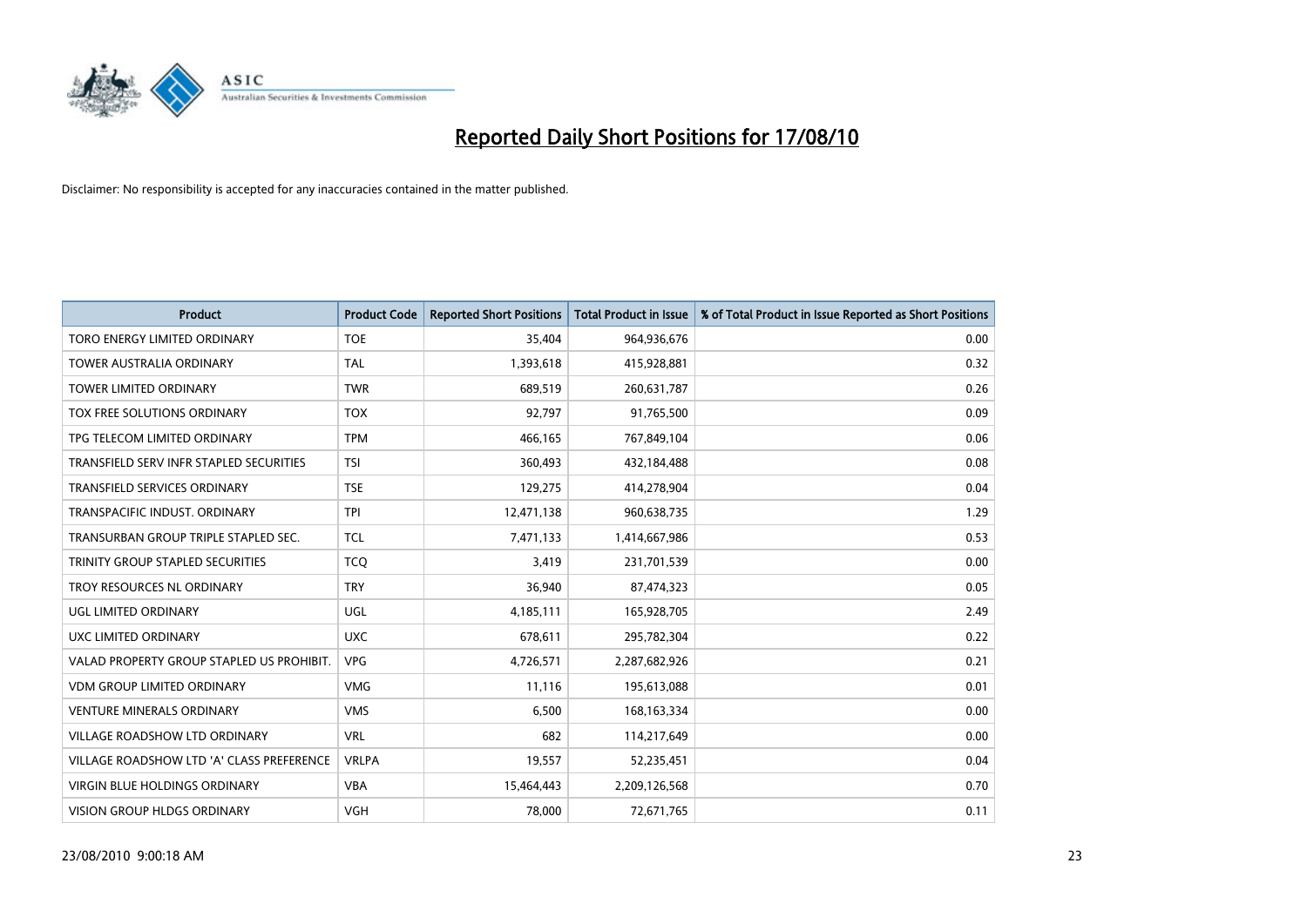

| <b>Product</b>                         | <b>Product Code</b> | <b>Reported Short Positions</b> | Total Product in Issue | % of Total Product in Issue Reported as Short Positions |
|----------------------------------------|---------------------|---------------------------------|------------------------|---------------------------------------------------------|
| <b>VITA GROUP LTD ORDINARY</b>         | <b>VTG</b>          | 75,190                          | 141,247,800            | 0.05                                                    |
| VITERRA INC CDI 1:1                    | <b>VTA</b>          | 2,098                           | 68,629,939             | 0.00                                                    |
| <b>WAREHOUSE GROUP ORDINARY</b>        | <b>WHS</b>          | 327,527                         | 311,195,868            | 0.11                                                    |
| <b>WATPAC LIMITED ORDINARY</b>         | <b>WTP</b>          | 16,204                          | 181,326,206            | 0.00                                                    |
| <b>WDS LIMITED ORDINARY</b>            | <b>WDS</b>          | 63,084                          | 143,107,458            | 0.04                                                    |
| WEBIET LIMITED ORDINARY                | <b>WEB</b>          | 96,046                          | 76,861,278             | 0.13                                                    |
| <b>WESFARMERS LIMITED ORDINARY</b>     | <b>WES</b>          | 21,424,396                      | 1,005,169,707          | 2.12                                                    |
| WESFARMERS LIMITED PARTIALLY PROTECTED | <b>WESN</b>         | 4,319,541                       | 151,902,455            | 2.85                                                    |
| WEST AUSTRALIAN NEWS ORDINARY          | <b>WAN</b>          | 6,178,730                       | 216,011,546            | 2.86                                                    |
| WESTERN AREAS NL ORDINARY              | <b>WSA</b>          | 5,783,370                       | 179,735,899            | 3.22                                                    |
| WESTERN DESERT RES. ORDINARY           | <b>WDR</b>          | 948                             | 134,511,656            | 0.00                                                    |
| WESTFIELD GROUP ORD/UNIT STAPLED SEC   | <b>WDC</b>          | 7,814,452                       | 2,307,773,663          | 0.31                                                    |
| WESTPAC BANKING CORP ORDINARY          | <b>WBC</b>          | 17,142,978                      | 2,989,123,446          | 0.55                                                    |
| WHITE ENERGY COMPANY ORDINARY          | <b>WEC</b>          | 6,148,086                       | 236,766,184            | 2.58                                                    |
| WHITEHAVEN COAL ORDINARY               | <b>WHC</b>          | 582,112                         | 493,650,070            | 0.12                                                    |
| WHK GROUP LIMITED ORDINARY             | <b>WHG</b>          | 34,194                          | 264,254,166            | 0.01                                                    |
| WINDIMURRA VANADIUM ORDINARY           | <b>WVL</b>          | 163,685                         | 154,278,674            | 0.11                                                    |
| WOODSIDE PETROLEUM ORDINARY            | <b>WPL</b>          | 2,493,479                       | 780,136,909            | 0.29                                                    |
| WOOLWORTHS LIMITED ORDINARY            | <b>WOW</b>          | 2,067,611                       | 1,231,218,031          | 0.13                                                    |
| <b>WORLEYPARSONS LTD ORDINARY</b>      | <b>WOR</b>          | 2,013,456                       | 239,531,783            | 0.81                                                    |